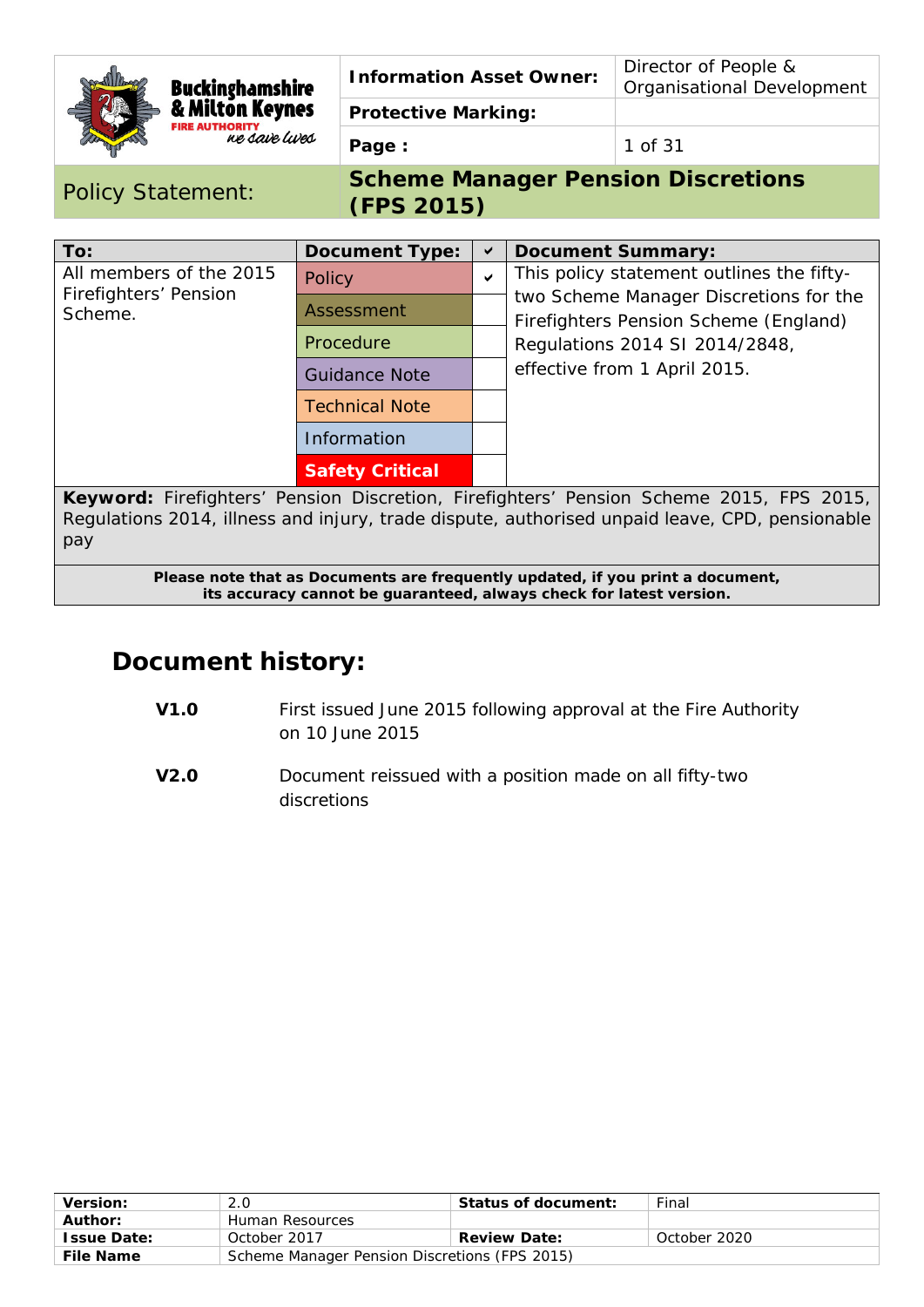|  | <b>Buckinghamshire</b><br>& Milton Keynes<br><b>FIRE AUTHORITY</b><br>ne save lives | <b>Information Asset Owner:</b> | Director of People &<br>Organisational Development |
|--|-------------------------------------------------------------------------------------|---------------------------------|----------------------------------------------------|
|  |                                                                                     | <b>Protective Marking:</b>      |                                                    |
|  |                                                                                     | Page:                           | 2 of 31                                            |

# **Introduction**

As Scheme Manager the Authority is responsible for delivery of the Firefighters' Pension Schemes.

The main Regulations (Statutory Instrument 2014 No.2848 Public Service Pensions) introduced a new Firefighters' Pension Scheme, effective from 1 April 2015 and was laid before Parliament on 28 October 2014.

This document lists the Scheme Manager pension discretions as contained in the Firefighters' Pension Scheme (England) Regulations 2014; http://www.legislation.gov.uk/uksi/2014/2848/contents/made

The Firefighters' Pension Scheme Regulations 2014 set out fifty-two pension discretions available to the Authority to consider and within this document a position is made on all discretions applicable under the 2015 Firefighters' Pension Scheme. The three pension discretions within the Firefighters' Pension Scheme (England) Regulations 2014 which the Authority required an immediate position on where:

- 1. Delegation (Regulation 5)
- 2. Pensionable pay (Regulation 17)
- 3. Contributions during absence from work (Regulation 111)

The agreed position made in June 2015 has not been amended and the remaining discretions have been added to the pension discretions as applicable to the 2015 Firefighters' Pension Scheme, approved by the Fire Authority on 17 October 2017.

# **Scope**

This document is applicable to all members of the 2015 Firefighters' Pension Scheme.

# **Review**

This document will be monitored by Human Resources; it will normally be reviewed every three years unless there is a need to review it earlier due to Legislation or Pension Regulation changes.

It is important that the reader refers to the most recent version of this document and does not print and store a copy for reference, which may be out of date.

| <b>Version:</b>    | 2.0                                           | Status of document: | Final        |
|--------------------|-----------------------------------------------|---------------------|--------------|
| Author:            | Human Resources                               |                     |              |
| <b>Issue Date:</b> | October 2017                                  | <b>Review Date:</b> | October 2020 |
| <b>File Name</b>   | Scheme Manager Pension Discretions (FPS 2015) |                     |              |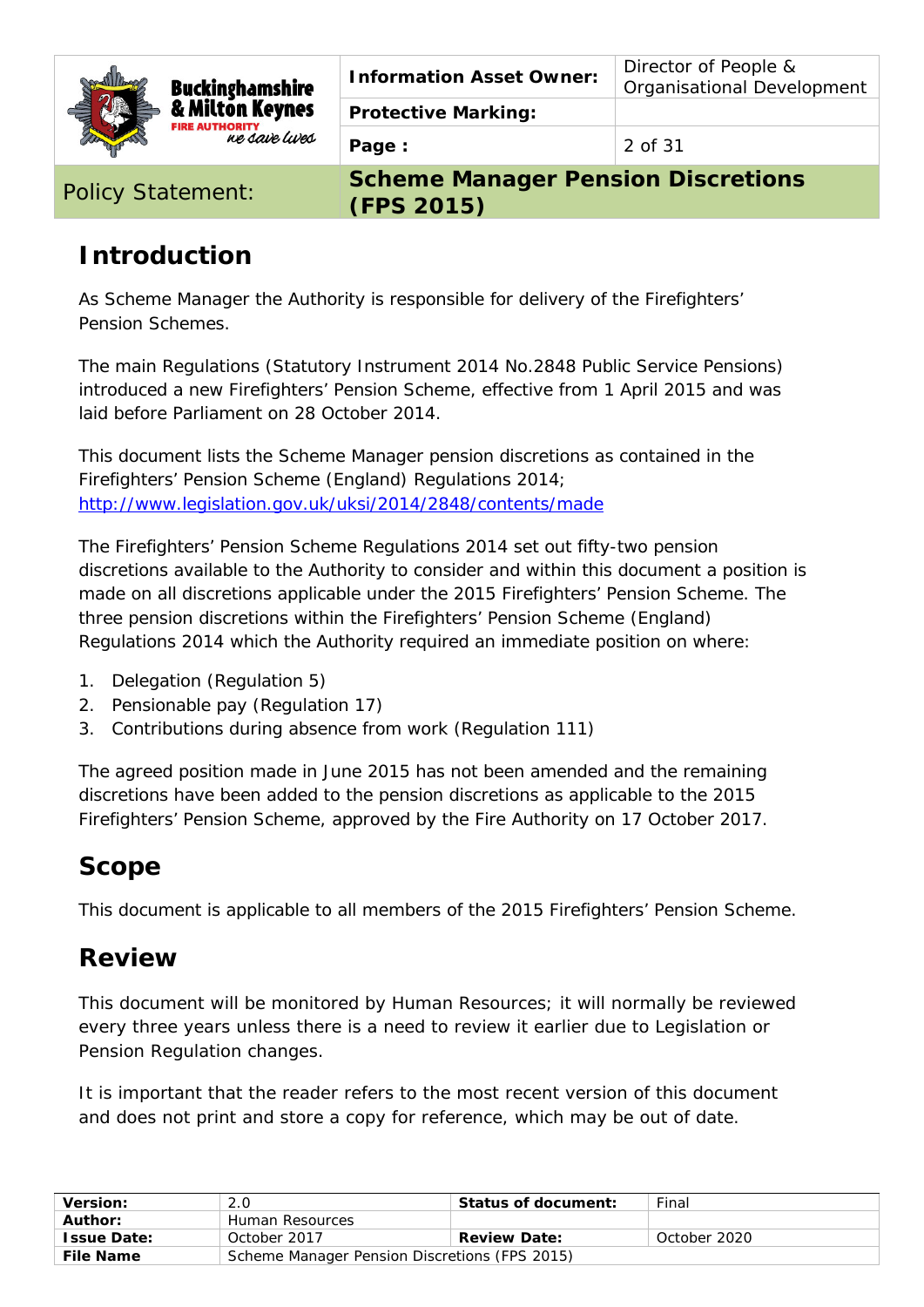|  | <b>Buckinghamshire</b><br>& Milton Keynes<br><b>FIRE AUTHORITY</b><br>ne save lives | <b>Information Asset Owner:</b> | Director of People &<br>Organisational Development |
|--|-------------------------------------------------------------------------------------|---------------------------------|----------------------------------------------------|
|  |                                                                                     | <b>Protective Marking:</b>      |                                                    |
|  |                                                                                     | Page:                           | 3 of 31                                            |

# **The Firefighters' Pension Scheme (England) Regulations 2014 Part 2: Power to Delegate**

# **1.0 Delegation (Regulation 5)**

The Scheme Manager must ensure that delegated powers are appropriate and current. [Regulation 5 (2)]

**POLICY DECISION** *(agreed June 2015)*

Under the current Scheme of Delegation to Officers (June 2013) the Chief Fire Officer has discretion from the Authority "within the approved budgets and policies, [to] exercise all matters of day-to-day administration and operational management of the services and functions".

It is intended that discretions of that nature shall continue in relation to the 2015 Scheme as under the 1992 and 2006 Schemes unless expressly reserved to the Executive Committee or the Authority under existing or future adopted policy discretions.

### **The Firefighters' Pension Scheme (England) Regulations 2014 Part 3 Chapter 2: Pensionable Service**

**2.0 Opting into this Scheme (Regulation 12)** 

An optant-in will become an active member of the Scheme with effect from the beginning of the first pay period following the date on which the option is exercised. There is an option for the Scheme Manager to vary the date on which the person becomes an active member, to such other time as the Scheme Manager considers appropriate. [Regulation 12 (5)]

### **POLICY DECISION**

The Scheme Manager has resolved that an optant-in will become an active member of the Scheme with effect from the beginning of the first pay period following the date on which the option is exercised.

| <b>Version:</b>    | 2.0                                           | Status of document: | Final        |
|--------------------|-----------------------------------------------|---------------------|--------------|
| Author:            | Human Resources                               |                     |              |
| <b>Issue Date:</b> | October 2017                                  | <b>Review Date:</b> | October 2020 |
| File Name          | Scheme Manager Pension Discretions (FPS 2015) |                     |              |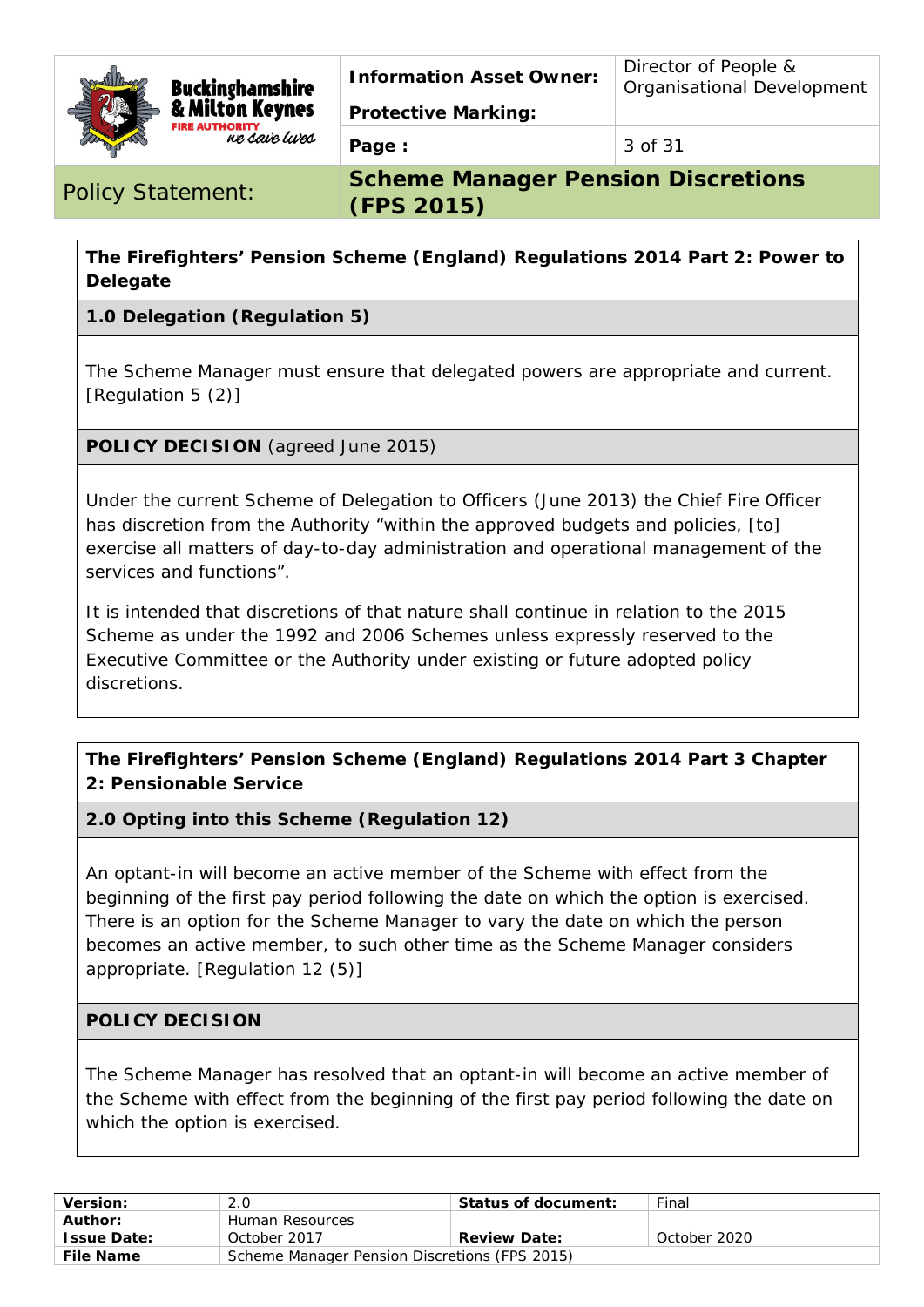

**Protective Marking:** 

**Page :**  $\begin{array}{ccc} 4 & \text{of } 31 \end{array}$ 

Policy Statement: **Scheme Manager Pension Discretions (FPS 2015)**

# **The Firefighters' Pension Scheme (England) Regulations 2014 Part 3 Chapter 2: Pensionable Service**

# **3.0 Opting out after the first three months (Regulation 16)**

An optant-out ceases to be in pensionable service with effect from the first day of the first pay period following the date on which the option is exercised. If the Scheme Manager considers that day to be inappropriate, it may vary the date to the first day of any later pay period as the Scheme Manager does consider appropriate. [Regulation 16(2) (b)]

### **POLICY DECISION**

The Scheme Manager has resolved that an optant-out will cease to be an active member of the Scheme with effect from the first day of the first pay period following the date on which the option is exercised.

### **Firefighters' Pension Scheme (England) Regulations 2014 Part 3 Chapter 3: Pensionable Pay**

**4.0 Pensionable Pay (Regulation 17)** 

The Scheme Manager has discretion to determine if continual professional development payments are to be treated as pensionable pay. [Regulation 17 (1) (d)]

### **POLICY DECISION** *(agreed June 2015)*

Continuing professional development (CPD) will be treated as pensionable pay.

Eligibility for CPD payments, administration arrangements, application processes, assessment criteria and review at appraisal are outlined in the Authority's Continuing Professional Development (CPD) Procedure.

| Version:           | 2.0                                           | Status of document: | Final        |  |
|--------------------|-----------------------------------------------|---------------------|--------------|--|
| Author:            | Human Resources                               |                     |              |  |
| <b>Issue Date:</b> | October 2017                                  | <b>Review Date:</b> | October 2020 |  |
| <b>File Name</b>   | Scheme Manager Pension Discretions (FPS 2015) |                     |              |  |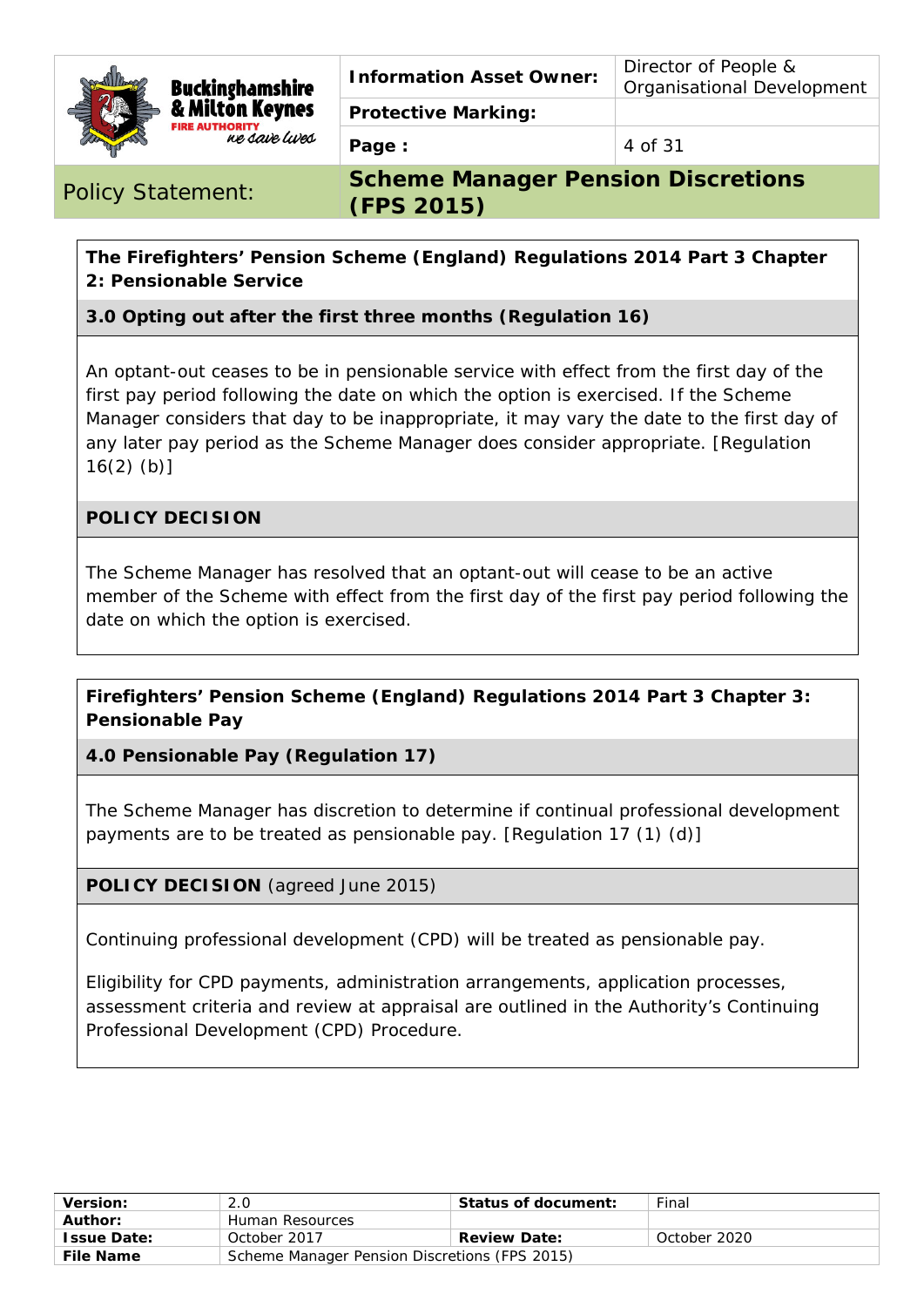

# **Firefighters' Pension Scheme (England) Regulations 2014 Part 3 Chapter 4: Membership**

### **5.0 Active membership (Regulation 19)**

A person who is on unpaid authorised absence can count the period as active membership if the Scheme Manager permits them to be treated as an active member during that period (this Regulation links to Regulation 111(4) and subject to the member paying the appropriate contributions). [Regulation 19 (c)]

### **POLICY DECISION**

During a period of unpaid authorised absence the Scheme Manager will determine on a case by case basis if the member is to be treated as active in the Scheme during that period, if this is permitted this will be subject to the member paying the appropriate contributions in order to be considered active in the Scheme.

The Authority agrees to delegate authority to the Chief Fire Officer/Chief Executive as advised by the Director of Finance and Assets and Director of People and Organisational Development to consider each case on an individual basis to determine whether the individual or the employer pay the employer contributions.

For all cases where Regulations 111 paragraphs 2, 3 or 4 apply contributions must be paid before the end of six months from the date on which the employee is treated as receiving assumed pensionable pay Regulation 111(5).

**Firefighters' Pension Scheme (England) Regulations 2014 Part 4 Chapter 4: Pension Accounts: General** 

**6.0 Establishment of pension accounts: general (Regulation 28)** 

The Scheme Manager must establish and maintain pension accounts for Scheme members, but they may be kept in such form as the Scheme Manager considers appropriate. [Regulation 28 (2)]

| Version:           | 2.0                                           | Status of document: | Final        |
|--------------------|-----------------------------------------------|---------------------|--------------|
| Author:            | Human Resources                               |                     |              |
| <b>Issue Date:</b> | October 2017                                  | <b>Review Date:</b> | October 2020 |
| <b>File Name</b>   | Scheme Manager Pension Discretions (FPS 2015) |                     |              |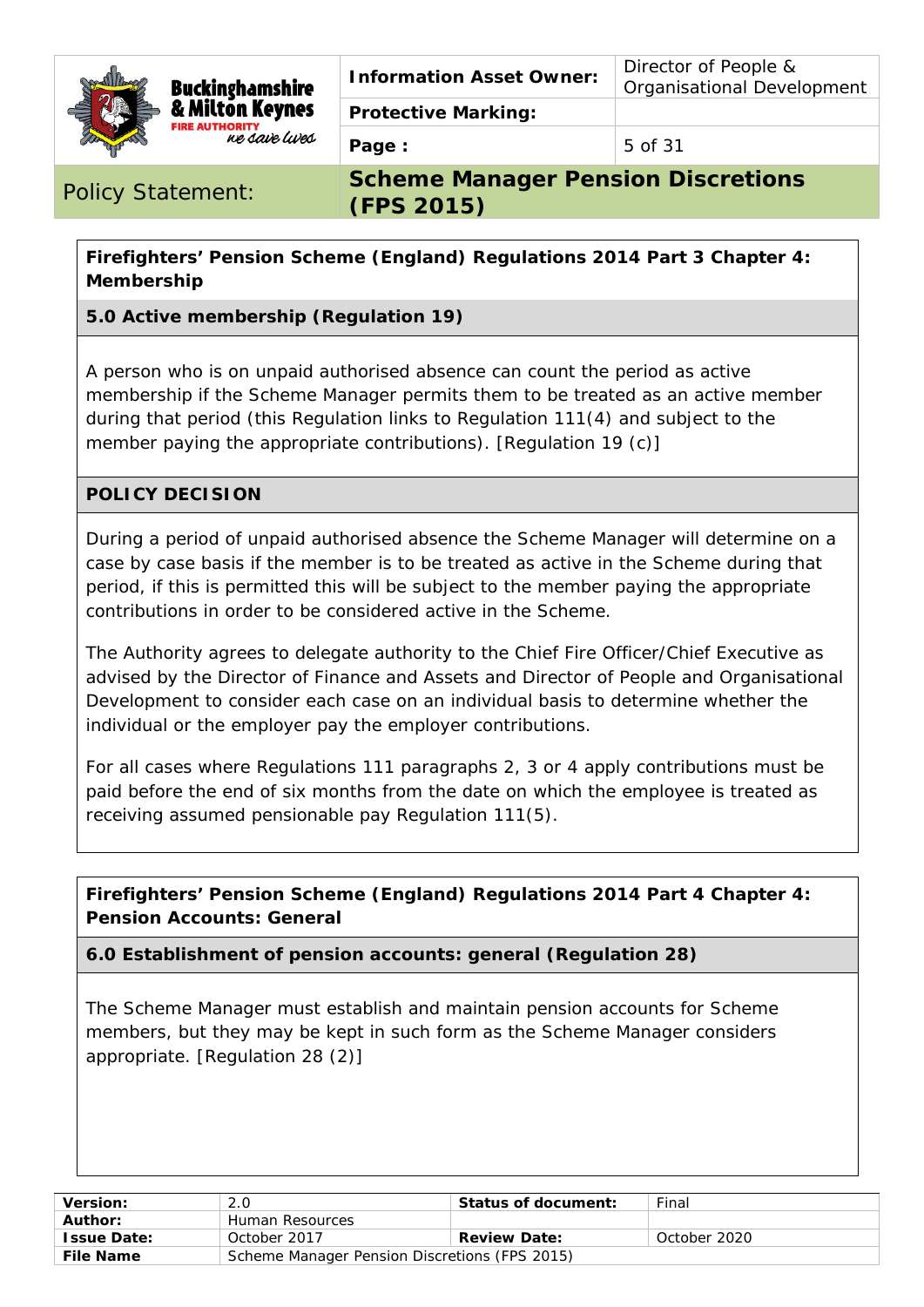

**Buckinghamshire** & Milton Keynes <mark>IORITY</mark><br>Ke *Saire Lures*  **Information Asset Owner: Director of People &** Organisational Development

**Protective Marking:** 

**Page :** 6 of 31

Policy Statement: **Scheme Manager Pension Discretions (FPS 2015)**

# **POLICY DECISION**

The Scheme Manager has resolved to ensure that pension accounts for Scheme members are kept in accordance with Pension Regulations.

### **Firefighters' Pension Scheme (England) Regulations 2014 Part 4 Chapter 5**

# **7.0 Closure and re-establishment of active member's account (Regulation 37)**

If a member has more than two active member's account and ceases pensionable service with less than three months' qualifying service in respect of one account, that account must be closed and benefits aggregated with one of the others; the member may select which one. If the member fails to choose, the Scheme Manager has discretion to choose. [Regulation 37 (3), (4) and (5)]

### **POLICY DECISION**

The Scheme Manager has resolved to assert this discretion as part of the standard pension administration practice.

# **Firefighters' Pension Scheme (England) Regulations 2014 Part 4 Chapter 7**

**8.0 Closure of deferred member's account after gap in pensionable service not exceeding five years (Regulation 49)** 

If a deferred member re-enters pensionable employment after a gap of five years or less, the Scheme Manager must close the deferred member's account and re-establish the active member's account, transferring entries from the deferred account. If the person had more than one relevant deferred member's account, they must select – within three months of re-entering scheme employment - which one should close. If they fail to make a selection, the Scheme Manager must make the choice for them. [Regulation 49 (3) and (4)]

| <b>Version:</b>    |                                               | Status of document: | Final        |
|--------------------|-----------------------------------------------|---------------------|--------------|
| <b>Author:</b>     | Human Resources                               |                     |              |
| <b>Issue Date:</b> | October 2017                                  | <b>Review Date:</b> | October 2020 |
| <b>File Name</b>   | Scheme Manager Pension Discretions (FPS 2015) |                     |              |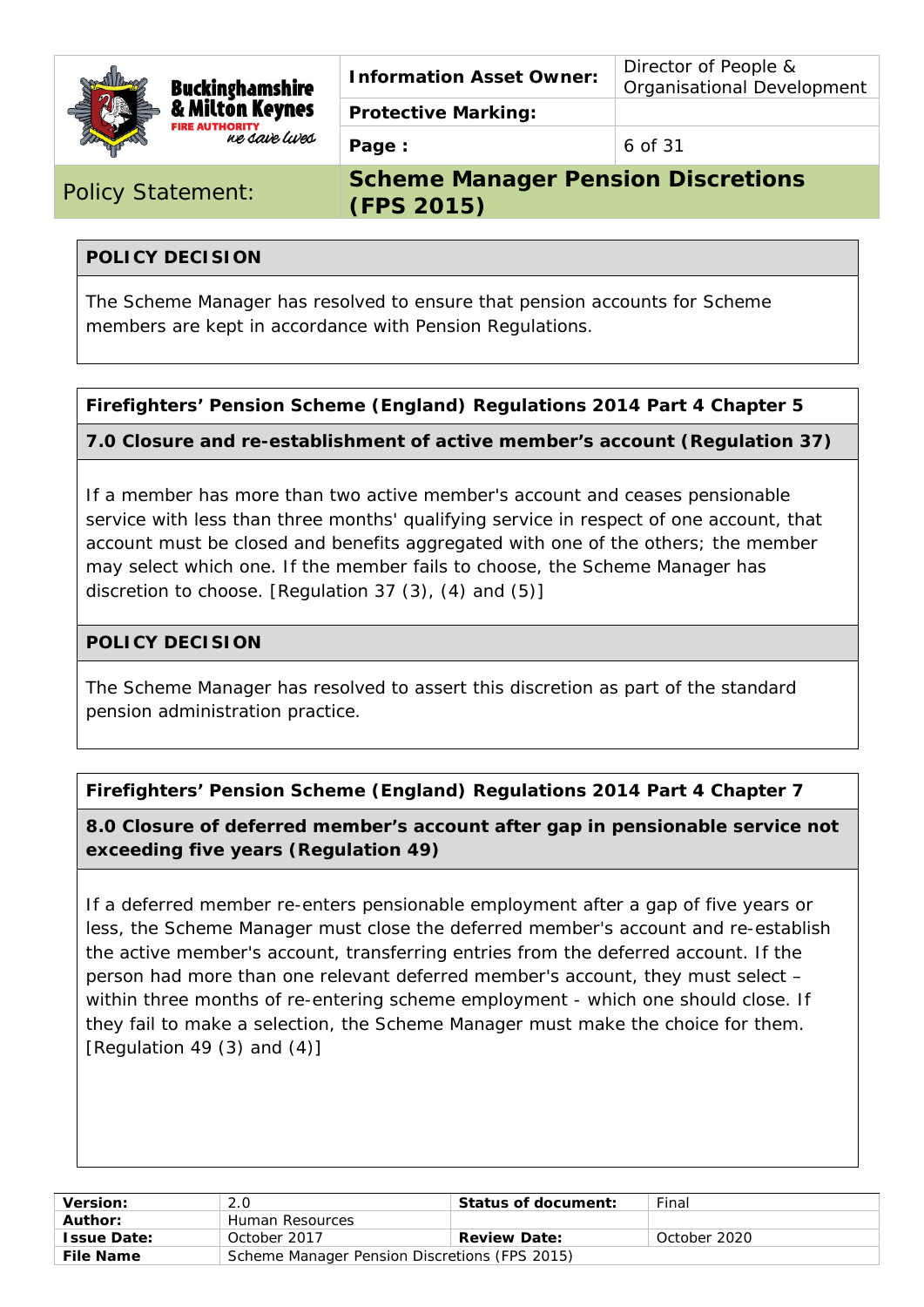

**Buckinghamshire** & Milton Keynes <mark>IORITY</mark><br>NE S*ave Lues* 

**Information Asset Owner: Director of People &** Organisational Development

**Protective Marking:** 

**Page :**  $\vert$  7 of 31

Policy Statement: **Scheme Manager Pension Discretions (FPS 2015)**

# **POLICY DECISION**

The Scheme Manager has resolved to assert this discretion as part of the standard pension administration practice.

#### **Firefighters' Pension Scheme (England) Regulations 2014 Part 5 Chapter 2: Retirement Benefits**

### **9.0 Employer initiated retirement (Regulation 62)**

An employer can determine that an active member age 55 or over but under age 60 who on the grounds of business efficiency is dismissed or has their employment terminated by mutual consent, can receive immediate payment of retirement pension without the early payment reduction. An employer may only use this discretion if the employer determines that a retirement pension awarded on this basis would assist the economical, effective and efficient management of its functions having taken account of the costs likely to be incurred in the particular case. [Regulation 62 (1) and (2)]

### **POLICY DECISION**

The Scheme Manager has resolved to not normally allow for immediate payment of retirement pension without the early payment reduction unless there are exceptional circumstance and on a case by case basis.

This would be after a full consideration of the business case stating a clear financial and organisational advantage to be gained by the Authority. This approach allows for consideration of this exit route in order for the organisation to have flexible exit strategies to support efficiencies in exceptional circumstances and where necessary.

The Authority agrees to delegate authority to the Chief Fire Officer/Chief Executive as advised by the Director of Finance and Assets and Director of People and Organisational Development to consider each case on an individual basis. Final approval will be via the Executive Committee based on the recommendations of the Chief Fire Officer/Chief Executive.

| Version:           | 2.0                                           | Status of document: | Final        |  |
|--------------------|-----------------------------------------------|---------------------|--------------|--|
| Author:            | Human Resources                               |                     |              |  |
| <b>Issue Date:</b> | October 2017                                  | <b>Review Date:</b> | October 2020 |  |
| <b>File Name</b>   | Scheme Manager Pension Discretions (FPS 2015) |                     |              |  |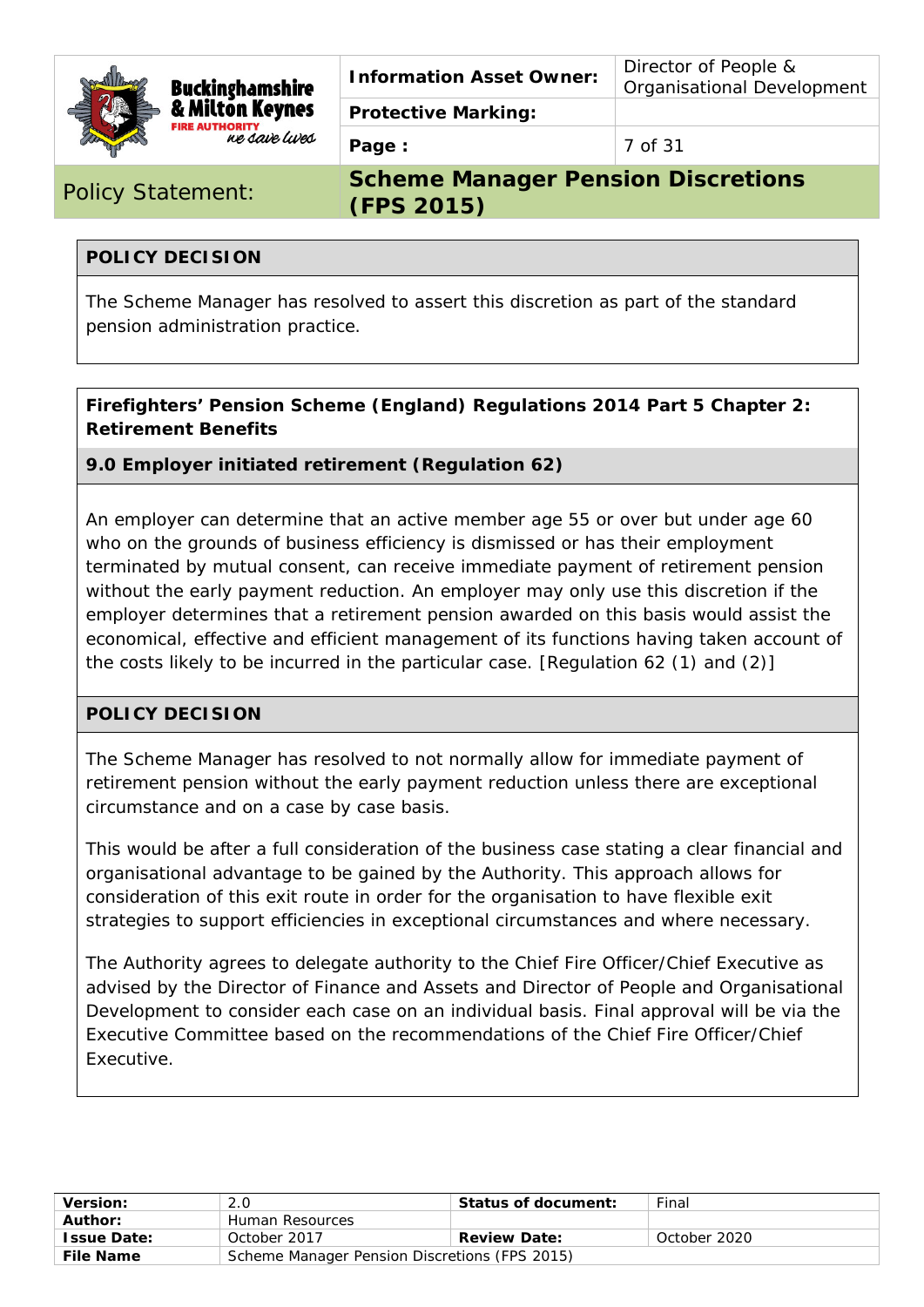

**Protective Marking:** 

ne save lives

Policy Statement: **Scheme Manager Pension Discretions (FPS 2015)**

# **Firefighters' Pension Scheme (England) Regulations 2014 Part 5 Chapter 3: Partial retirement benefits**

**10.0 Exercise of partial retirement option (Regulation 63)** 

An active member aged at least 55 who would be entitled to immediate payment of pension if they leave pensionable service and who claims payment of the pension, may opt to claim the whole of their accrued pension but continue in pensionable service. The person concerned must give appropriate notice to the Scheme Manager and the partial retirement option is taken to be exercised on a date agreed between the member and the Scheme Manager. [Regulation 63 (5)]

# **POLICY DECISION**

The Scheme Manager has resolved to assert this discretion as part of the standard pension administration practice and the employer will agree a partial retirement date most suitable for the Authority, taking account of business requirements and on a case by case basis in line with Regulation 63.

**Firefighters' Pension Scheme (England) Regulations 2014 Part 5 Chapter 4 Ill: Health benefits** 

**11.0 Review of ill health award or early payment of retirement pension (Regulation 68)** 

The Scheme Manager must have a policy for reviewing, at such intervals as it considers appropriate, the award of ill-health pensions where the recipient is under deferred pension age and has been receiving the award for less than 10 years, and for reviewing the early payment of deferred pensions on ill-health grounds for so long as the recipient is below deferred pension age. [Regulation 68 (1) and (2)]

### **POLICY DECISION**

The Scheme Manager has resolved to determine, in line with Regulation 68, ill-health awards are reviewed as detailed within the Independent Qualified Medical Practitioner (IQMP) ill-health report for the member.

| <b>Version:</b>    | 2.0                                           | Status of document: | Final        |  |
|--------------------|-----------------------------------------------|---------------------|--------------|--|
| Author:            | Human Resources                               |                     |              |  |
| <b>Issue Date:</b> | October 2017                                  | <b>Review Date:</b> | October 2020 |  |
| <b>File Name</b>   | Scheme Manager Pension Discretions (FPS 2015) |                     |              |  |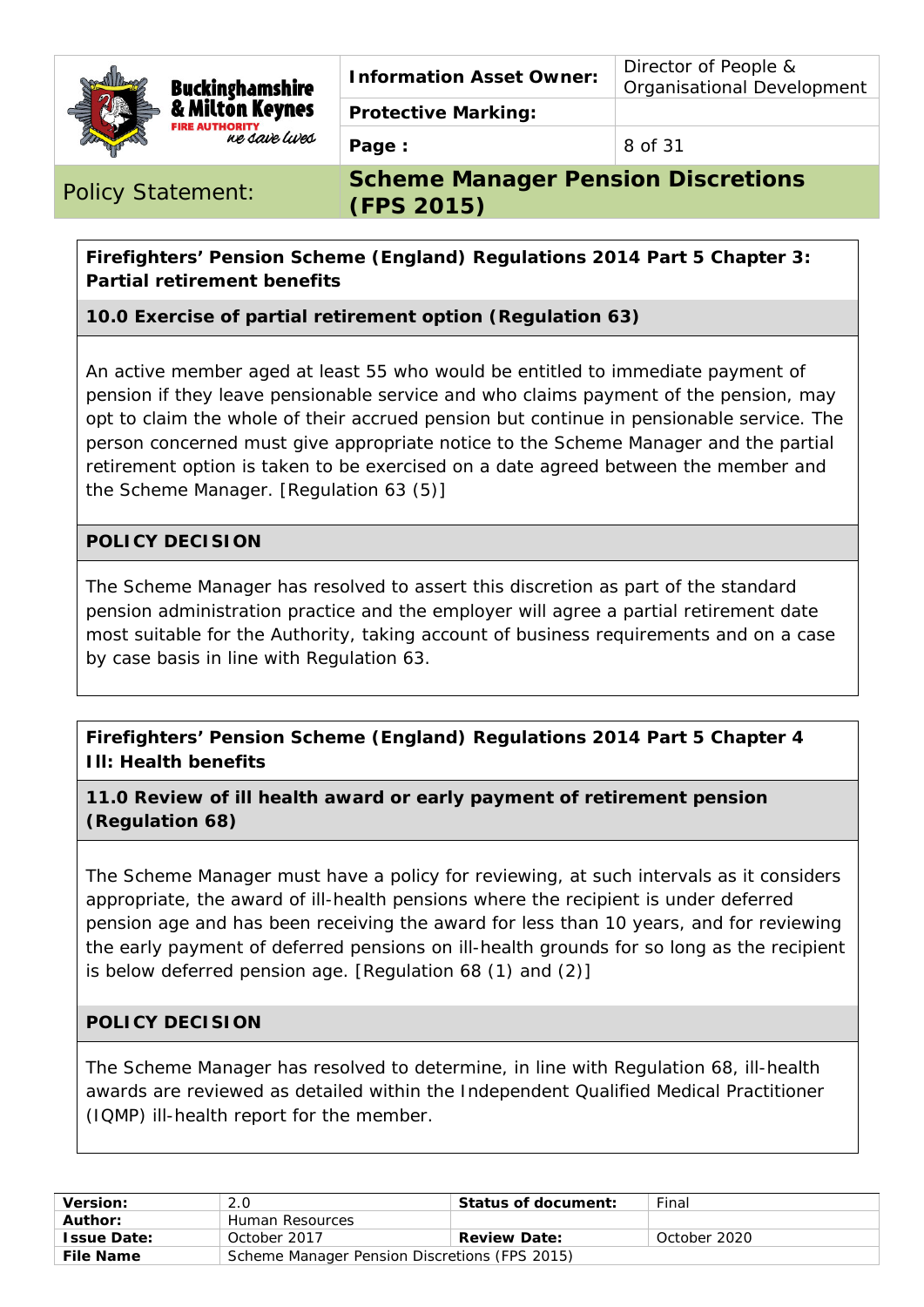|  | <b>Buckinghamshire</b>                   | <b>Information Asset Owner:</b> | Director of People &<br><b>Organisational Development</b> |
|--|------------------------------------------|---------------------------------|-----------------------------------------------------------|
|  | & Milton Keynes<br><b>FIRE AUTHORITY</b> | <b>Protective Marking:</b>      |                                                           |
|  | ne save lives                            | Page:                           | 9 of 31                                                   |

**Page :** 9 of 31

# Policy Statement: **Scheme Manager Pension Discretions (FPS 2015)**

Ill-health pension benefits will be subject to a review until such time as the pension has been in payment for a period of 10 years or the Scheme member reaches State Pension Age.

**Firefighters' Pension Scheme (England) Regulations 2014 Part 5 Chapter 4: Ill–Health benefits** 

### **12.0 Consequences of review (Regulation 69)**

If, following the review of a lower tier ill-health pension under Regulation 68, the Scheme Manager determines that the recipient is capable of performing the duties appropriate to the role from which the person retired on grounds of ill-health; the employer must consider whether or not to make an offer of re-employment. [Regulation 69 (3)]

#### **POLICY DECISION**

The Scheme Manager has resolved to assert this discretion subject to the individual being capable of undertaking the role, on a case by case basis and as advised by the Director of Finance and Assets and Director of People and Organisational Development.

### **Firefighters' Pension Scheme (England) Regulations 2014 Part 5 Chapter 5: Payment of retirement benefits**

### **13.0 Commencement of pensions (Regulations 70)**

If a deferred member requests, and is entitled to, the early payment of retirement pension on grounds of ill-health, the Scheme Manager must determine the date of payment as being the date on which the person became incapable of undertaking regular employment because of infirmity of mind or body or, if that date cannot be ascertained, the date of the member's request for early payment. [Regulation 70 (7)]

If a deferred member requests deferral of payment of a deferred pension beyond deferred pension age, or requests early payment with an early payment reduction before deferred pension age, the Scheme Manager will decide the payment date after the claim for payment has been made. [Regulation 70 (8)]

| Version:           | 2.0                                           | Status of document: | Final        |
|--------------------|-----------------------------------------------|---------------------|--------------|
| Author:            | Human Resources                               |                     |              |
| <b>Issue Date:</b> | October 2017                                  | <b>Review Date:</b> | October 2020 |
| <b>File Name</b>   | Scheme Manager Pension Discretions (FPS 2015) |                     |              |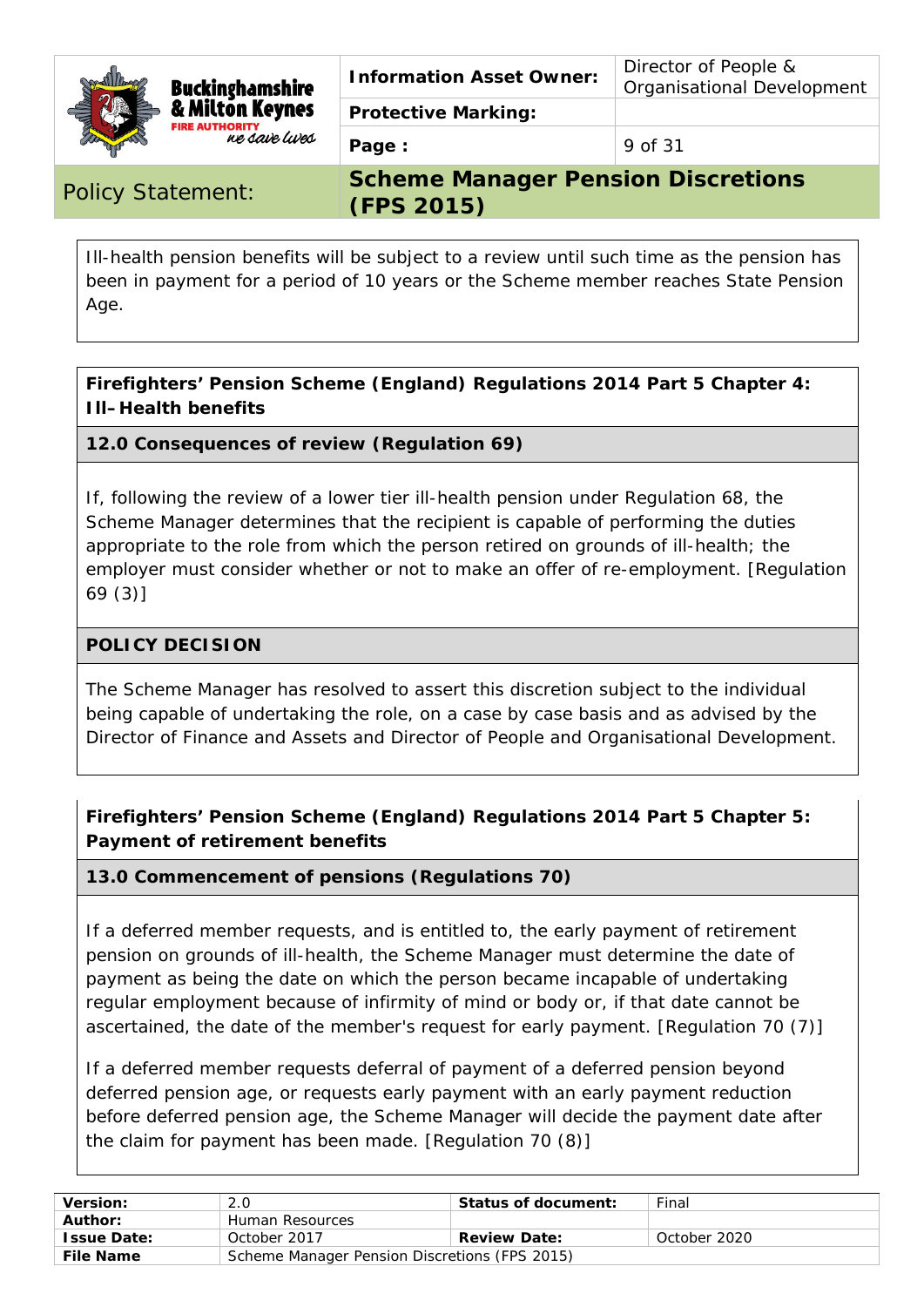

**Information Asset Owner:** Director of People & Organisational Development

**Protective Marking:** 

**Page :** 10 of 31

Policy Statement: **Scheme Manager Pension Discretions (FPS 2015)**

# **POLICY DECISION**

The Scheme Manager has resolved to assert this discretion as part of the standard pension administration practice and delegates the action to the employer to agree the date of payment on a case by case basis in line with Regulation 70.

# **Firefighters' Pension Scheme (England) Regulations 2014 Part 5 Chapter 6: Allocation of part of pension**

# **14.0 Allocation election (Regulation 72)**

<mark>IORITY</mark><br>Ke *Saire Lures* 

The Scheme Manager must give consent for the allocation of a portion of pension to a dependant who is not the spouse, civil partner or cohabiting partner of an active or deferred member (consent can be withheld if the Scheme Manager is not satisfied that the person nominated is not substantially dependent of the active member). [Regulation 72 (3) (b) and (4)]

### **POLICY DECISION**

The Scheme Manager has resolved to assert this discretion on a case by case basis and will withhold the payment if they cannot be satisfied that the person nominated is substantially dependent on the member.

# **Firefighters' Pension Scheme (England) Regulations 2014 Part 5 Chapter 6: Allocation of part of pension**

### **15.0 Adjustment of allocation benefit (Regulation 75)**

If a member who has made an allocation election dies after reaching age 75, and the amount of allocated pension does not qualify as a dependant's Scheme pension under section 167 of the Finance Act 2004 (pension death benefit rules), the amount may be adjusted in a manner determined by the Scheme Manager. [Regulation 75 (1) and (2)]

#### **POLICY DECISION**

The Scheme Manager has resolved to assert this discretion on a case by case basis.

| Version:           | 2.0             | Status of document:                           | Final        |  |
|--------------------|-----------------|-----------------------------------------------|--------------|--|
| Author:            | Human Resources |                                               |              |  |
| <b>Issue Date:</b> | October 2017    | <b>Review Date:</b>                           | October 2020 |  |
| <b>File Name</b>   |                 | Scheme Manager Pension Discretions (FPS 2015) |              |  |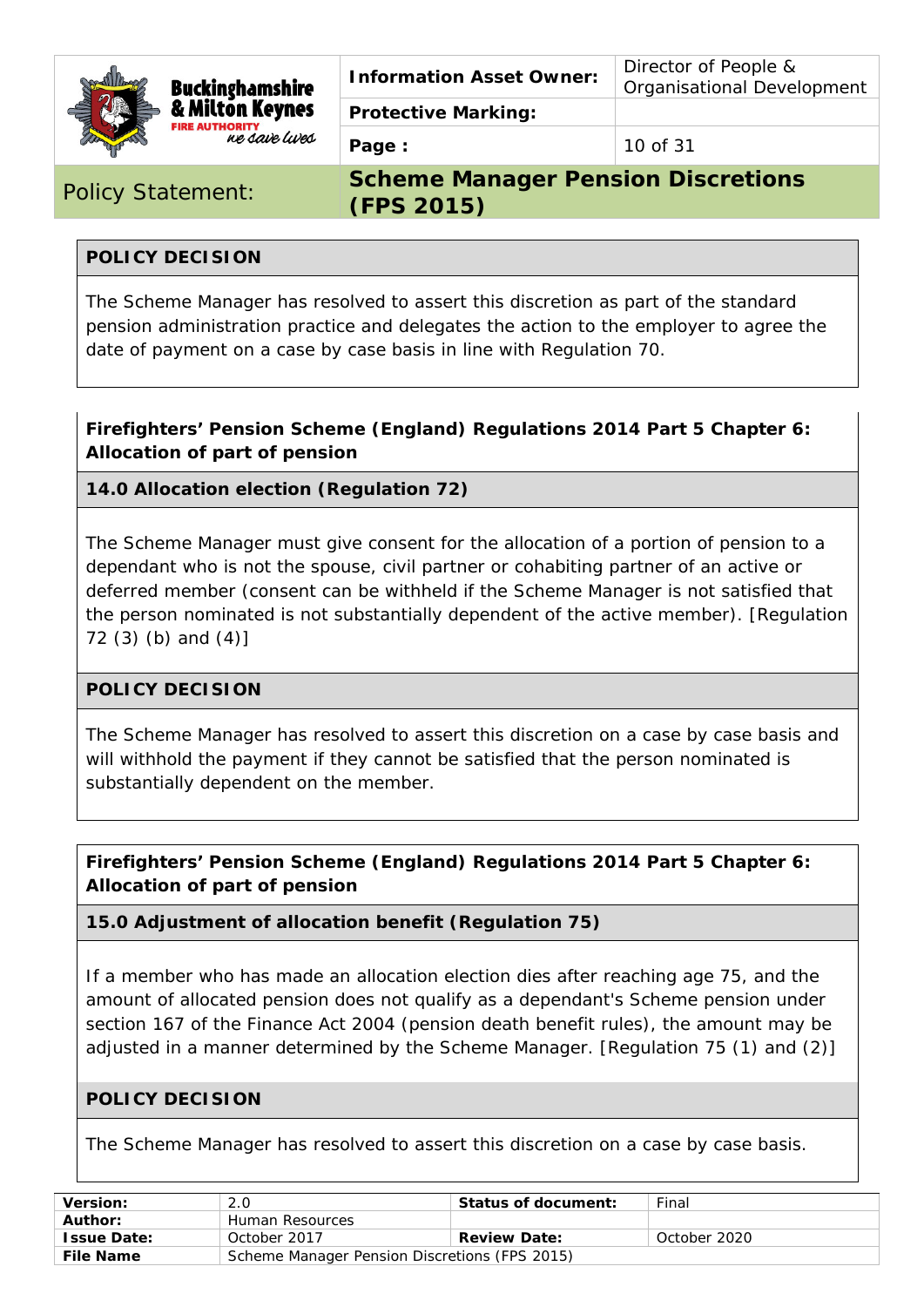

**Protective Marking:** 

Policy Statement: **Scheme Manager Pension Discretions (FPS 2015)**

# **Firefighters' Pension Scheme (England) Regulations 2014 Part 6 Chapter 1: Interpretation**

# **16.0 Meaning of "surviving partner" (Regulation 76)**

A cohabiting partner may be considered a "surviving partner" and potentially qualify for a pension provided they meet certain conditions, one of which is that they must have been in a "long-term relationship" – a continuous period of at least two years – at the date at which entitlement needs to be considered. The Scheme Manager has discretion to allow the person to qualify where the period is less than two years. [Regulation 76 (1) (b) (v) and (2)]

# **POLICY DECISION**

The Scheme Manager has resolved to assert this discretion on a case by case basis therefore providing flexibility for the Scheme Manager to view cases on personal circumstances, taking into account any exceptional circumstances.

**Firefighters' Pension Scheme (England) Regulations 2014 Part 6 Chapter 4: Lump sum death benefits** 

**17.0 Person to whom lump sum death benefit payable (Regulation 95)** 

The Scheme Manager has absolute discretion as to the recipient of any lump sum death benefit payable. [Regulation 95]

### **POLICY DECISION**

The Scheme Manager has resolved to assert this discretion on a case by case basis and taken on payment of the death benefit.

| Version:           | 2.0                                           | Status of document: | Final        |
|--------------------|-----------------------------------------------|---------------------|--------------|
| Author:            | Human Resources                               |                     |              |
| <b>Issue Date:</b> | October 2017                                  | <b>Review Date:</b> | October 2020 |
| <b>File Name</b>   | Scheme Manager Pension Discretions (FPS 2015) |                     |              |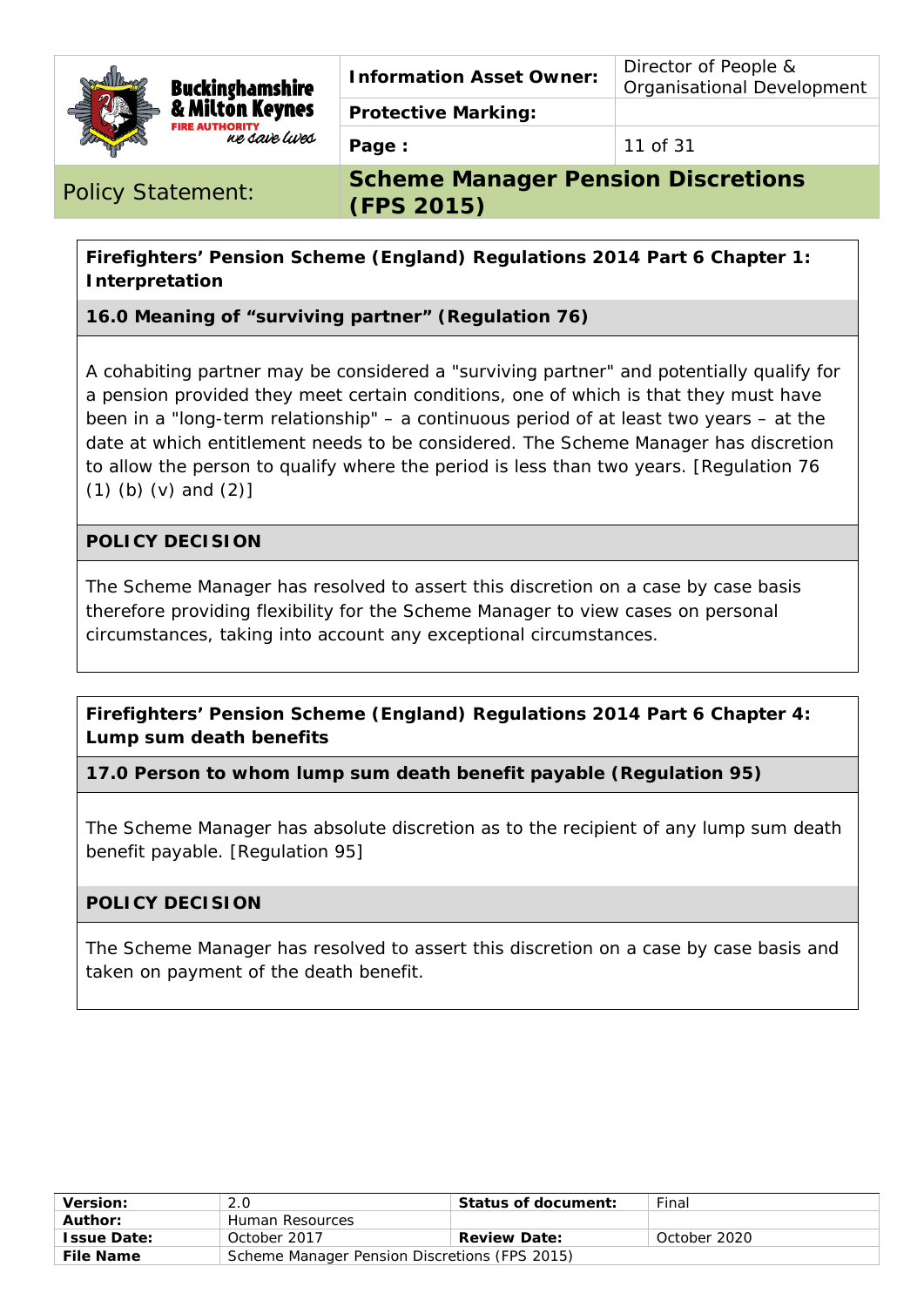

Organisational Development

**Protective Marking:** 

Policy Statement: **Scheme Manager Pension Discretions (FPS 2015)**

# **Firefighters' Pension Scheme (England) Regulations 2014 Part 6 Chapter 5: Payment of death benefits**

**18.0 Payment of pensions under Part 6 "Death Benefits" (Regulation 100)** 

If a child's pension is due in respect of an eligible child under age 18, the Scheme Manager will determine to whom it should be paid and will give directions to that person as to how the payment should be applied for the eligible child's benefit. [Regulation 100 (2)]

# **POLICY DECISION**

The Scheme Manager has resolved to assert this discretion on a case by case basis and taken on payment of the death benefit.

# **Firefighters' Pension Scheme (England) Regulations 2014 Part 6 Chapter 5: Payment of death benefits**

**19.0 Surviving partner's pensions and eligible child's pensions: suspension and recovery (Regulation 101)** 

A Scheme Manager has the right to cease paying a surviving partner's pension and/or eligible child's pension and recover any payment made in respect of a pension where it appears to the Scheme Manager that the recipient made a false declaration, or deliberately suppressed a material fact in connection with the award (this does not affect the Scheme Manager's right to recover a payment or overpayment under any other provision where the Scheme Manager considers it appropriate to do so). [Regulation 101 (2) and (3)]

### **POLICY DECISION**

The Scheme Manager has resolved to assert this discretion on a case by case basis and recovery of any payment made in respect of a pension where false declarations or deliberately suppressed facts have been identified in relation to payment of an award to surviving partners or eligible children.

| Version:           | 2.0                                           | Status of document: | Final        |
|--------------------|-----------------------------------------------|---------------------|--------------|
| Author:            | Human Resources                               |                     |              |
| <b>Issue Date:</b> | October 2017                                  | <b>Review Date:</b> | October 2020 |
| <b>File Name</b>   | Scheme Manager Pension Discretions (FPS 2015) |                     |              |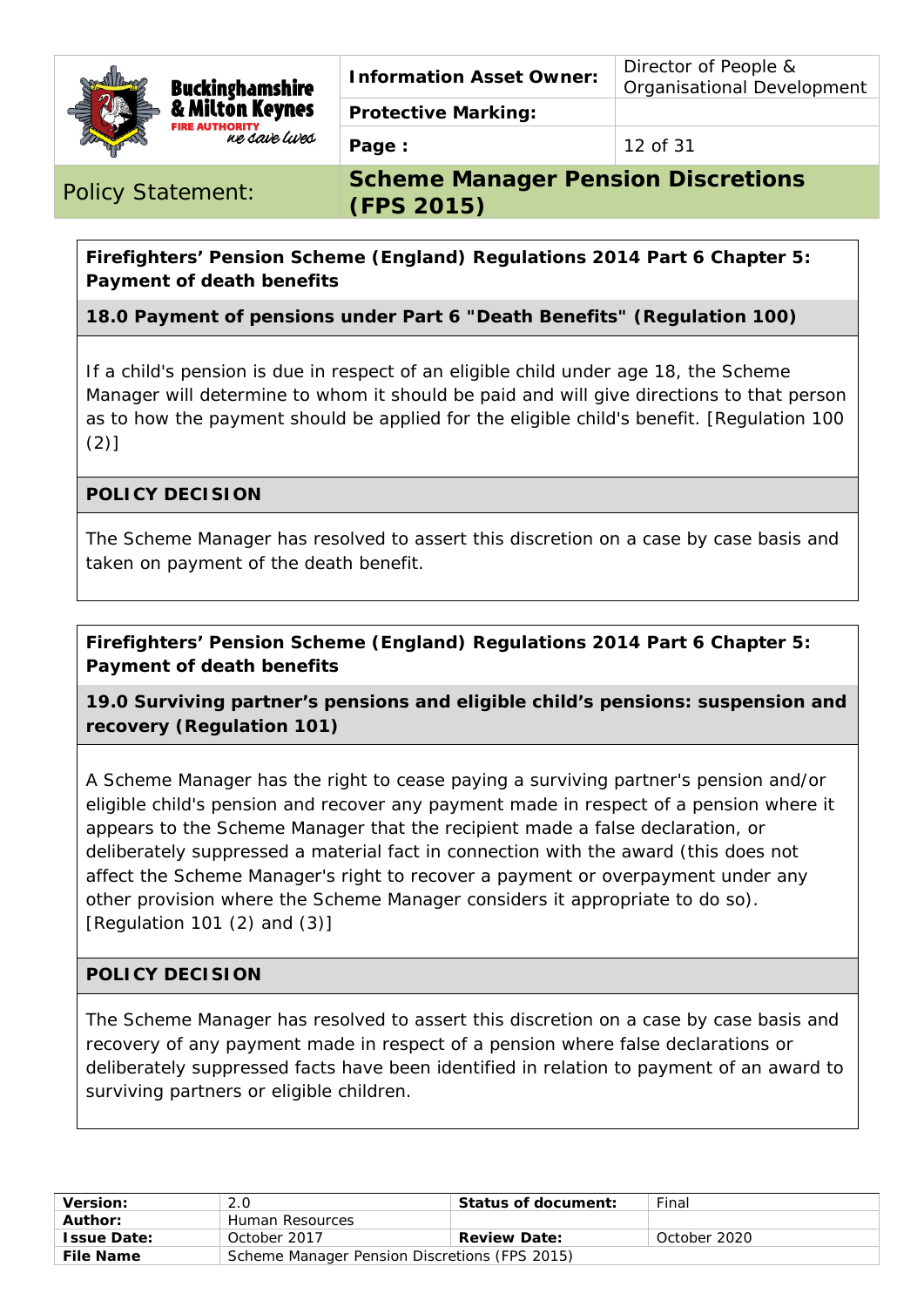

**Information Asset Owner:** Director of People &

Organisational Development

**Protective Marking:** 

Policy Statement: **Scheme Manager Pension Discretions (FPS 2015)**

**Firefighters' Pension Scheme (England) Regulations 2014 Part 6 Chapter 5: Payment of death benefits** 

**20.0 Provisional awards of eligible child's pensions: later adjustments (Regulation 102)** 

If children's pensions have been made to certain persons on the basis that they were eligible children and there were no others, and subsequently it appears that any of those children were not eligible, or there was a further eligible child to whom no payment has been made, or that a child born after the member's death is an eligible child, the Scheme Manager has discretion to adjust the amount of pensions as required in view of the facts as they subsequently appear. The adjustments may be made retrospectively (this does not affect the Scheme Manager's right to recover a payment or overpayment under any other provision where the Scheme Manager considers it appropriate to do so). Regulation 102 (2) and (3)]

#### **POLICY DECISION**

The Scheme Manager has resolved to assert this discretion on a case by case basis with full details of the circumstances required.

# **Firefighters' Pension Scheme (England) Regulations 2014 Part 6 Chapter 5: Payment of death benefits**

**21.0 Adjustment of benefits to comply with FA 2004 where members die over 75 (Regulation 104)** 

If a member dies after reaching age 75 and any part of a pension to which a person becomes entitled on the death would not qualify as a dependant's Scheme pension for the purposes of section 167 of the Finance Act 2004 (the pension death benefit rules), the Scheme Manager has discretion to adjust the benefit payable to the person so that it would qualify under that section of the Act. Regulation 104 (1) (a) and (2)]

#### **POLICY DECISION**

The Scheme Manager has resolved to assert this discretion on a case by case basis.

| <b>Version:</b>    | 2.0                                           | Status of document: | Final        |
|--------------------|-----------------------------------------------|---------------------|--------------|
| Author:            | Human Resources                               |                     |              |
| <b>Issue Date:</b> | October 2017                                  | <b>Review Date:</b> | October 2020 |
| <b>File Name</b>   | Scheme Manager Pension Discretions (FPS 2015) |                     |              |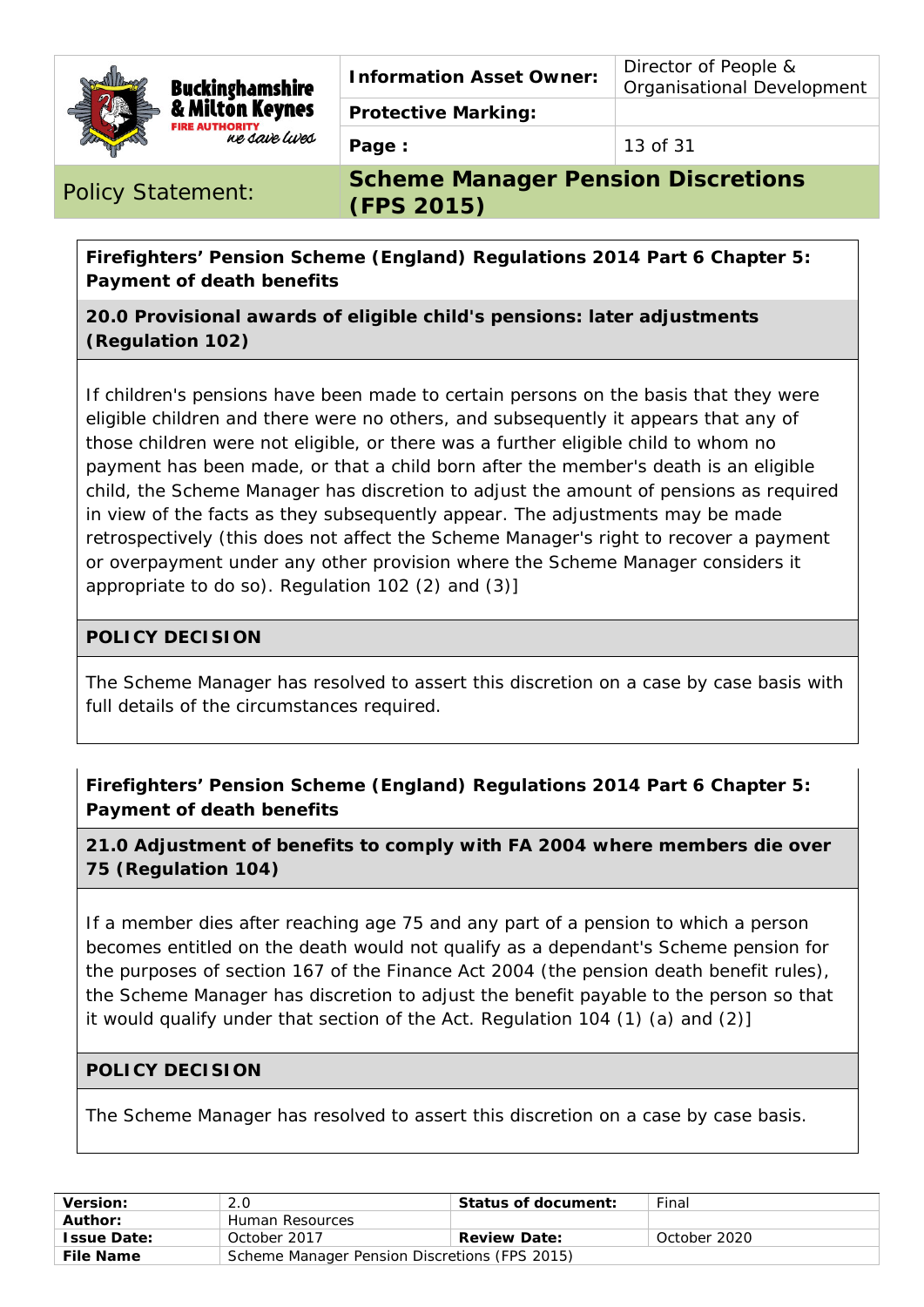|  | Buckinghamshire<br>& Milton Keynes | <b>Information Asset Owner:</b> | Director of People &<br><b>Organisational Development</b> |  |
|--|------------------------------------|---------------------------------|-----------------------------------------------------------|--|
|  | <b>FIRE AUTHORITY</b>              | <b>Protective Marking:</b>      |                                                           |  |
|  | ne save lives                      | Page:                           | 14 of 31                                                  |  |

# **Firefighters' Pension Scheme (England) Regulations 2014 Part 8 Chapter 1: Member Contributions**

### **22.0 Member contributions (Regulation 110)**

Where there is a change in Scheme employment or a material change which affects the member's pensionable pay in the course of a financial year and the revised amount falls into a different contribution rate band, the Scheme Manager must determine that this rate should be applied and inform the member of the new contribution rate and the date from which it is to be applied. [Regulation 110 (5)]

When identifying the appropriate contribution rate, a reduction in pay in certain circumstances as listed in Regulation 110 are to be disregarded. In addition, the Scheme Manager can specify the circumstances in a particular case where a reduction in pensionable pay will be disregarded. [Regulation 110 (7) (h)]

#### **POLICY DECISION**

The Scheme Manager has resolved to re-determine contribution rates during the course of the year, taking account of changes in Scheme employment or material changes that affect pensionable pay.

Contribution rates and any subsequent changes will be brought to the attention of all members and will be published on the Authority's intranet. Pay slips will also show the individual contribution rate in payment at each pay period.

The Scheme Manager has resolved to determine any additional circumstances where a reduction in pensionable pay will be disregarded and this will be dealt with on a case by case basis in line with Regulation 110.

**Firefighters' Pension Scheme (England) Regulations 2014 Part 8 Chapter 1: Member Contributions** 

**23.0 Contributions during absence from work due to illness, trade dispute or authorised absence (Regulation 111)** 

Where an active member is absent from Scheme employment because of illness or injury and not entitled to receive pensionable pay, or because of trade dispute or authorised unpaid absence, they may pay member contributions; if they do, the

| <b>Version:</b>    |                                               | Status of document: | Final        |
|--------------------|-----------------------------------------------|---------------------|--------------|
| Author:            | Human Resources                               |                     |              |
| <b>Issue Date:</b> | October 2017                                  | <b>Review Date:</b> | October 2020 |
| <b>File Name</b>   | Scheme Manager Pension Discretions (FPS 2015) |                     |              |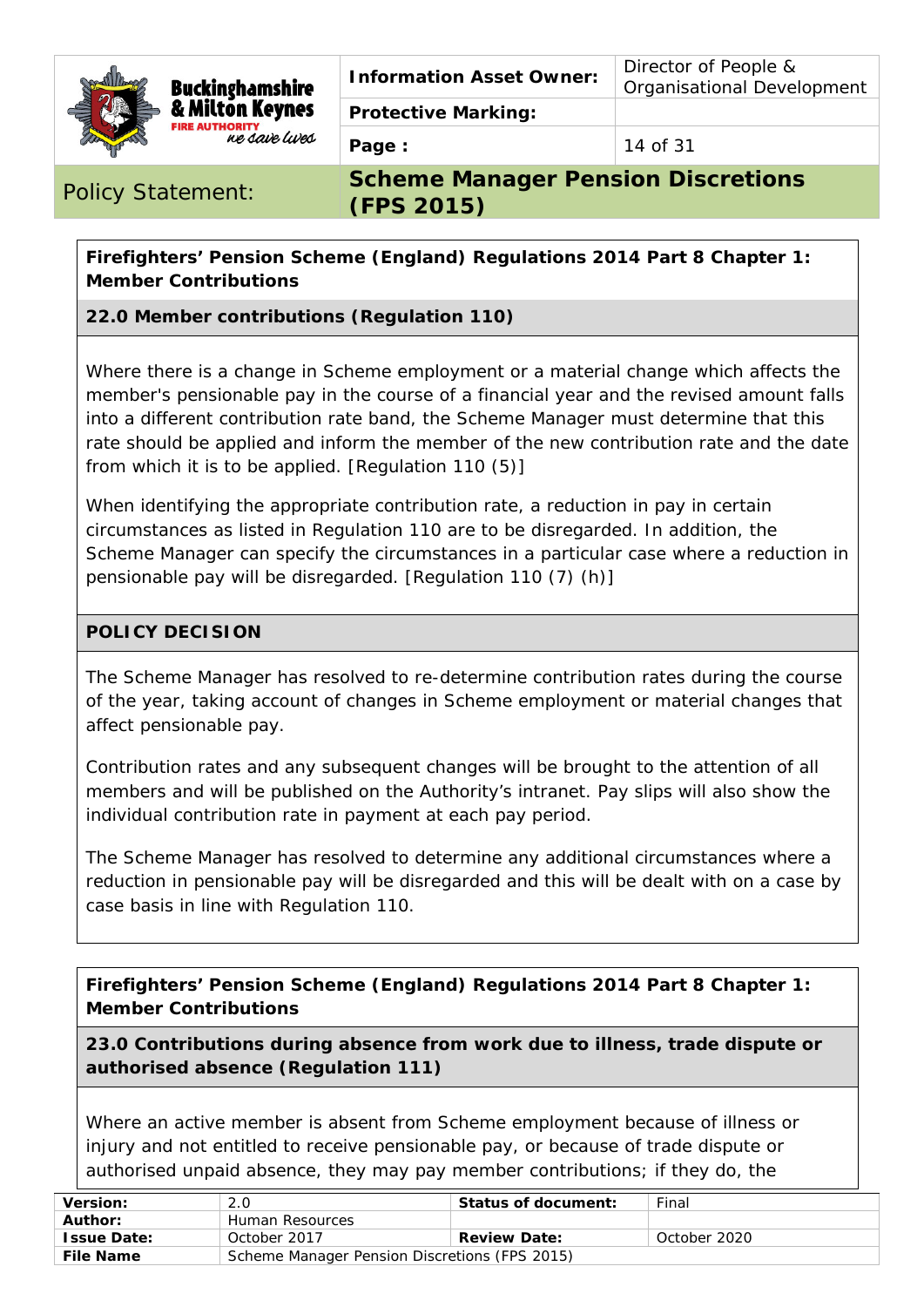

**Buckinghamshire** & Milton Keynes <mark>IORITY</mark><br>NE S*ave Lues* 

**Protective Marking:** 

**Page :** 15 of 31

Policy Statement: **Scheme Manager Pension Discretions (FPS 2015)**

Scheme employer may require that they should also pay employer contributions. [Regulation 111(2) (3) and  $(4)$ ]

**POLICY DECISION** (agreed June 2015)

# **Illness and injury (Regulation 111(2)**

For periods of absence due to illness and injury where the active Scheme member is not entitled to receive pensionable pay, the employee may pay member contributions in accordance with regulation 111(2).

The Authority agrees to delegate authority to the Chief Fire Officer/Chief Executive as advised by the Director of Finance and Assets and Director of People and Organisational Development to consider each case on an individual basis to determine whether the individual or the employer pay the employer contributions.

# **Trade dispute (Regulation 111(3)**

For periods of absence from Scheme employment by an active Scheme member on a trade dispute, the member may elect to pay member contributions in accordance with Regulation 111(3).

The Authority's current policy applicable to the existing 1992 and 2006 Firefighters' pension Schemes will also be applied to the 2015 Scheme. Members will be required to pay the employers contributions in accordance with Regulation 117(3) in all cases of active member pension buy back involving trade dispute(s).

# **Authorised unpaid absence (Regulation 111(4))**

For periods of authorised unpaid absence where the active Scheme member is not entitled to receive pensionable pay, the employee may pay member contributions in accordance with Regulation 111(4).

The Authority agrees to delegate authority to the Chief Fire Officer/Chief Executive as advised by the Director of Finance and Assets and Director of People and Organisational Development to consider each case on an individual basis to determine whether the individual or the employer pay the employer contributions.

For all cases where Regulations 111 paragraphs 2, 3 or 4 apply contributions must be paid before the end of six months from the date on which the employee is treated as receiving assumed pensionable pay Regulation 111(5).

| Version:           | 2.0                                           | Status of document: | Final        |
|--------------------|-----------------------------------------------|---------------------|--------------|
| Author:            | Human Resources                               |                     |              |
| <b>Issue Date:</b> | October 2017                                  | <b>Review Date:</b> | October 2020 |
| <b>File Name</b>   | Scheme Manager Pension Discretions (FPS 2015) |                     |              |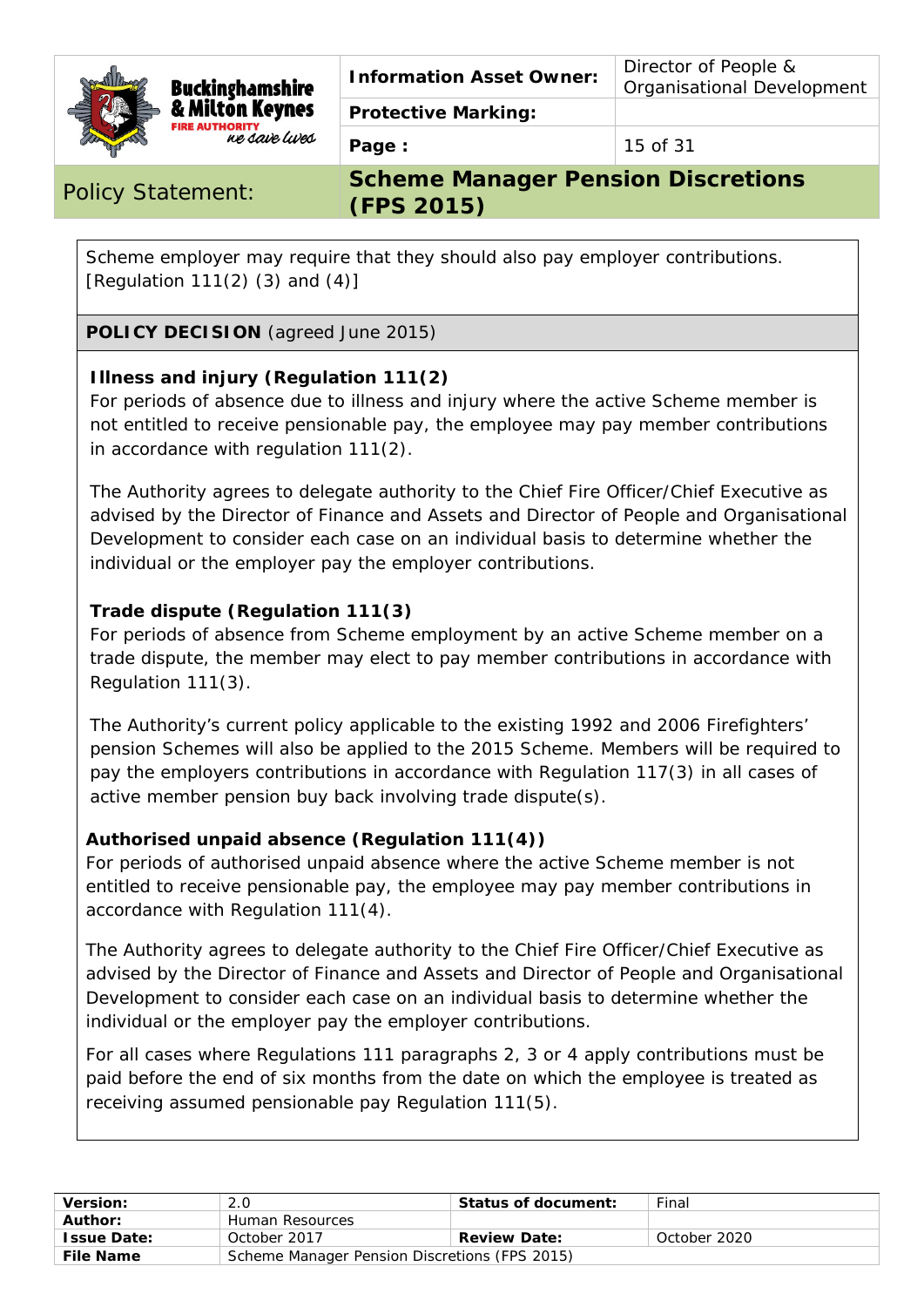

**Protective Marking:** 

Policy Statement: **Scheme Manager Pension Discretions (FPS 2015)**

# **Firefighters' Pension Scheme (England) Regulations 2014 Part 8 Chapter 1: Member Contributions**

# **24.0 Deduction and payment of contributions (Regulation 114)**

Member contributions due under Regulation 110 may be deducted by the Scheme employer from each instalment of pensionable pay as it becomes due, unless another method of payment has been agreed between the Scheme Manager and the member. [Regulation 114 (1)]

Contributions due in respect of absence from work on reserve forces service leave may be deducted from any payment made under Part 5 of the Reserve and Auxiliary Forces (Protection of Civil Interests) Act 1951. [Regulation 114 (2)]

Contributions which the member is required to pay, or has elected to pay under Regulations 111 and 113 may be paid by a lump sum or by deduction from instalments of pensionable pay as agreed between the member and the Scheme Manager. [Regulation 114 (3)]

### **POLICY DECISION**

The Scheme Manager has resolved to arrange for payment of pension contributions under Regulations 110,111,113 on a case by case basis.

# **Firefighters' Pension Scheme (England) Regulations 2014 Part 10 Chapter 2: Transfers out**

### **25.0 Statement of entitlement (Regulation 135)**

The Scheme Manager must specify in a statement of entitlement the "guarantee date" date by reference to which the cash equivalent or club transfer value is calculated; this date must fall within the three months beginning with the date of the member's application for the statement of entitlement and within ten days ending with the date on which the member is provided with the statement.

The Scheme Manager has discretion, if it believes reasonable, to extend this date to within six months of the date of the member's application if, for reasons beyond the

| <b>Version:</b>    | 2.0                                           | Status of document: | Final        |
|--------------------|-----------------------------------------------|---------------------|--------------|
| Author:            | Human Resources                               |                     |              |
| <b>Issue Date:</b> | October 2017                                  | <b>Review Date:</b> | October 2020 |
| <b>File Name</b>   | Scheme Manager Pension Discretions (FPS 2015) |                     |              |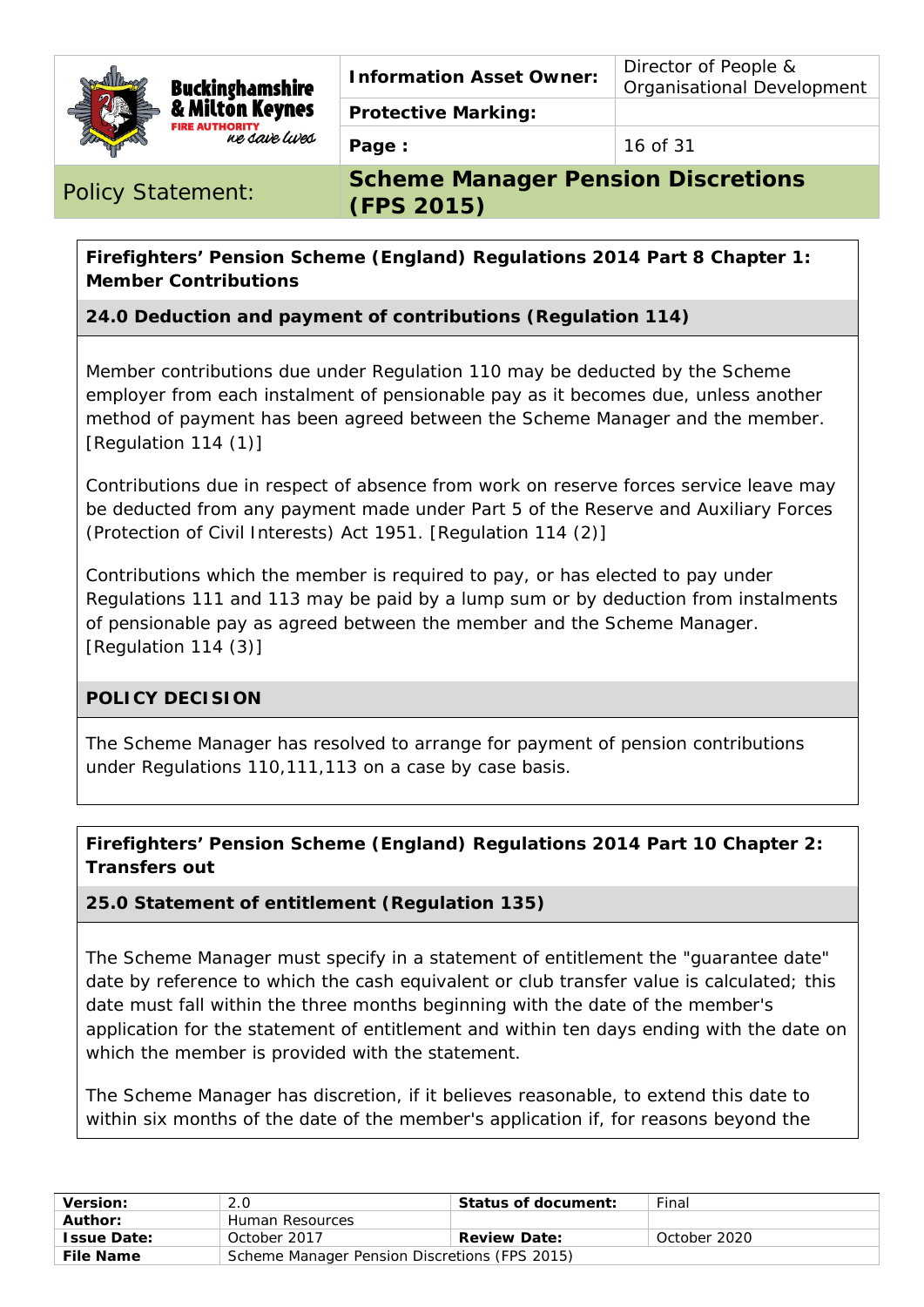

**Buckinghamshire** & Milton Keynes ne save lives

**Protective Marking:** 

**Page :** 17 of 31

# **Policy Statement:**

| <b>Scheme Manager Pension Discretions</b> |  |
|-------------------------------------------|--|
| (FPS 2015)                                |  |

Scheme Manager's control, the information needed to calculate the transfer value cannot be obtained before the end of the three month period. [Regulation 135 (4)]

# **POLICY DECISION**

The Scheme Manager asserts the discretion to extend the "guarantee date" to within six months of the member's application, on a case by cases basis.

# **Firefighters' Pension Scheme (England) Regulations 2014 Part 10 Chapter 3: Transfers in**

**26.0 Request for acceptance of a transfer payment (Regulation 141)** 

There is a time limit of one year from becoming an active member in which a person can request a transfer payment from a non-occupational pension scheme. The Scheme Manager has the discretion to extend this period. [Regulation 141 (3)]

### **POLICY DECISION**

The Scheme Manager has resolved not to extend the twelve month deadline.

# **27.0 Firefighters' Pension Scheme (England) Regulations 2014 Part 10 Chapter 3: Transfers in**

### **27.0 Transfer statement (Regulation 142)**

The Scheme Manager can require an active member to ask the Scheme Manager of a previous non-club pension scheme to provide a statement of the amount of transferred pension that the member would be entitled to count provided that the transfer date falls within two months of the date of the statement. [Regulation 142 (2)]

### **POLICY DECISION**

The Scheme Manager notes this discretion.

| Version:           | 2.0                                           | Status of document: | Final        |
|--------------------|-----------------------------------------------|---------------------|--------------|
| Author:            | Human Resources                               |                     |              |
| <b>Issue Date:</b> | October 2017                                  | <b>Review Date:</b> | October 2020 |
| <b>File Name</b>   | Scheme Manager Pension Discretions (FPS 2015) |                     |              |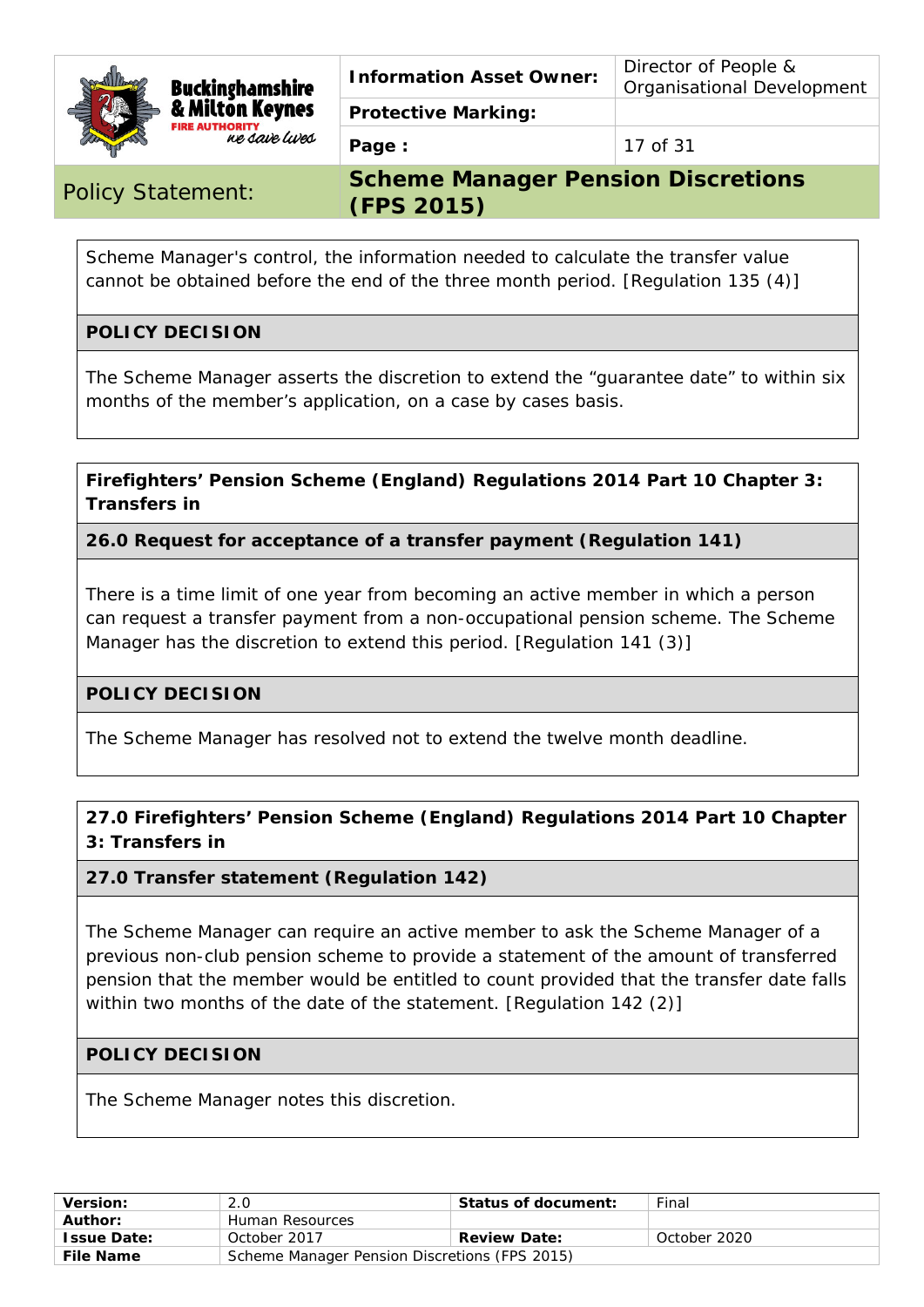

**Protective Marking:** 

Policy Statement: **Scheme Manager Pension Discretions (FPS 2015)**

# **28.0 Firefighters' Pension Scheme (England) Regulations 2014 Part 10 Chapter 3: Transfers in**

#### **Club transfer value statement (Regulation 144)**

The Scheme Manager can require an active member to ask the Scheme Manager of a previous club pension scheme to provide a statement of the amount of transferred pension that the member would be entitled to count provided that the transfer date falls within two months of the date of the statement. [Regulation 144 (2)]

#### **POLICY DECISION**

The Scheme Manager notes this discretion.

## **Firefighters' Pension Scheme (England) Regulations 2014, Part 10, Chapter 4: Transfer of pension account entries to another Scheme Manager**

### **29.0 Appeal concerning entries on the certificate (Regulation 148)**

If a member is not satisfied with a certificate setting out the details in their pension account(s) as required under Regulation 146\* they can require the Scheme Manager to deal with their disagreement under arrangements implemented by the Scheme Manager in accordance with the requirements of section 50 of the Pensions Act 1995 (resolution of disputes) and the Occupational Pension Schemes (Internal Dispute Resolution Procedures Consequential and Miscellaneous Amendments) Regulations 2008. The Scheme Manager must have these arrangements in place. [Regulation 148 (1)]

*\*Regulation 146 identifies the requirements to be undertaken when calculating the amount of a transfer value or club transfer value* 

### **POLICY DECISION**

The Scheme Manager has resolved to follow the Internal Disputes Resolution Procedure.

| Version:           | 2.0                                           | <b>Status of document:</b> | Final        |
|--------------------|-----------------------------------------------|----------------------------|--------------|
| Author:            | Human Resources                               |                            |              |
| <b>Issue Date:</b> | October 2017                                  | <b>Review Date:</b>        | October 2020 |
| <b>File Name</b>   | Scheme Manager Pension Discretions (FPS 2015) |                            |              |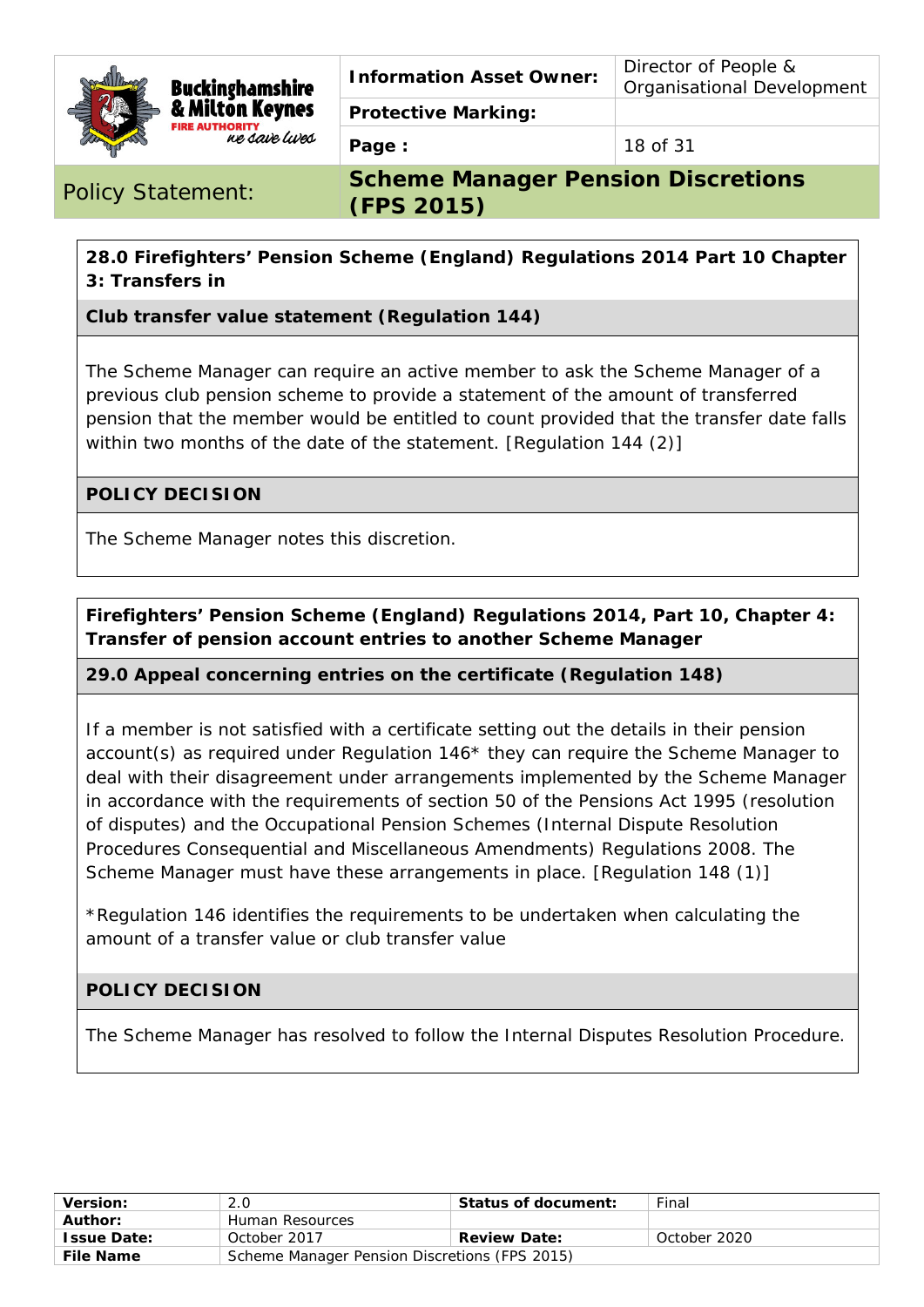

**Protective Marking:** 

Policy Statement: **Scheme Manager Pension Discretions (FPS 2015)**

# **Firefighters' Pension Scheme (England) Regulations 2014 Part 12 Chapter 1: Independent Qualified Medical Practitioner (IQMP)**

# **30.0 Determinations by the Scheme Manager (Regulation 151)**

It is the Scheme Manager that must determine whether a person is entitled to an award or to retain an award. [Regulation 151]

#### **POLICY DECISION**

The Scheme Manager has resolved to consider each entitlement on a case by case basis.

# **Firefighters' Pension Scheme (England) Regulations 2014 Part 12 Chapter 1: Independent Qualified Medical Practitioner (IQMP)**

### **31.0 Role of IQMP in determinations by the Scheme Manager (Regulation 152)**

The Scheme Manager must select an IQMP to provide a written opinion in respect of medical matters which may only be decided by having regard to such an opinion. [Regulation 152 (1)]

If a person wilfully or negligently fails to submit to medical examination by the selected IQMP and the IQMP is unable to give an opinion on the basis of the medical evidence available, the Scheme Manager can make the determination based on such medical evidence as the Scheme Manager thinks fit, or without medical evidence. [Regulation 152 (7)]

#### **POLICY DECISION**

The Scheme Manager has resolved to appoint an IQMP to provide a written opinion in line with Regulation 152

The Scheme Manager has resolved to consider all medical evidence available to make a determination, if a person wilfully or negligently fails to submit to a medical examination by the selected IQMP and the IQMP is unable to provide an opinion, based on the medical evidence available.

| <b>Version:</b>    | 2.0                                           | Status of document: | Final        |
|--------------------|-----------------------------------------------|---------------------|--------------|
| Author:            | Human Resources                               |                     |              |
| <b>Issue Date:</b> | October 2017                                  | <b>Review Date:</b> | October 2020 |
| <b>File Name</b>   | Scheme Manager Pension Discretions (FPS 2015) |                     |              |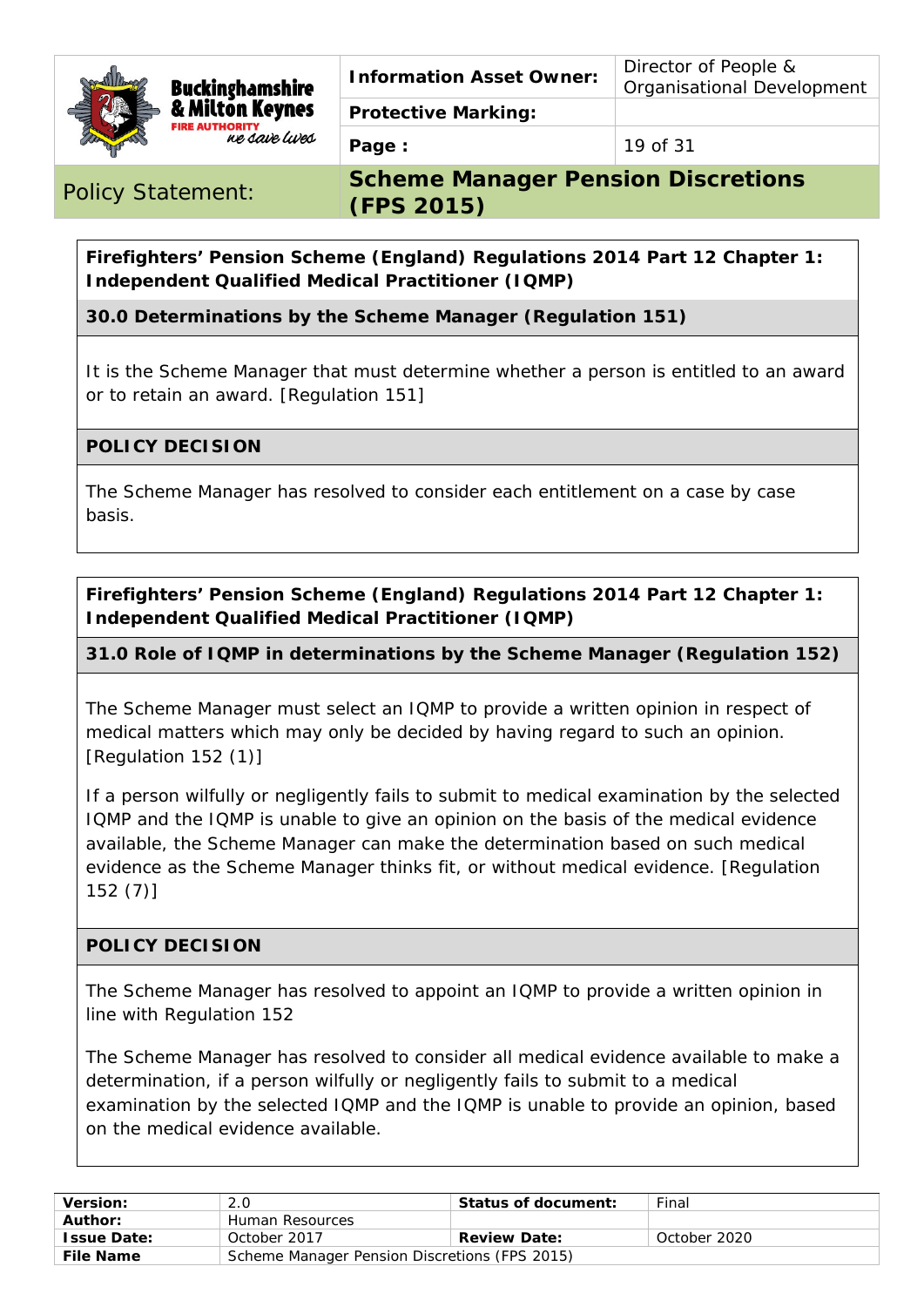

**Information Asset Owner: Director of People &** 

**Protective Marking:** 

Organisational Development

Policy Statement: **Scheme Manager Pension Discretions (FPS 2015)**

**Firefighters' Pension Scheme (England) Regulations 2014 Part 12 Chapter 1: Independent Qualified Medical Practitioner (IQMP)** 

**32.0 Review of medical opinion (Regulation 153)** 

**IORITY**<br>ne save lives

Where a member requests a review of an IQMP's opinion in the light of new evidence received by the Scheme Manager within 28 days of the member having received the opinion, the Scheme Manager may agree to giving the IQMP the opportunity of reviewing the opinion.

Upon receiving the IQMP's response the Scheme Manager must confirm or revise its original determination and advise the member accordingly.

# **POLICY DECISION**

The Scheme Manager has resolved to assert this discretion on a case by case basis, in order to ensure all evidence is considered and to reduce the likelihood of a formal appeal where evidence is provided in line with the time frames in Regulation 153.

**Firefighters' Pension Scheme (England) Regulations 2014 Part 12 Chapter 2: Appeals to Board of Medical Referees** 

**33.0 Notice of appeal (Regulation 155)** 

If a member wishes to appeal against a determination made by the Scheme Manager and their grievance lies in the medical opinion upon which the determination was based, they can appeal to a board of medical referees. The appeal must be made within 28 days of the date on which the member receives the relevant documents under Regulation 154(4). If the appeal is not made within this time limit and the Scheme Manager is of the opinion that the person's failure to give notice within the required period was not due to the person's own default, the Scheme Manager has a discretion to extend the time limit for such period as the Scheme Manager considers appropriate, not exceeding six months from the date the Regulation 154(4) documents were supplied. [Regulation 155 (2)]

| <b>Version:</b>    | 2.0                                           | Status of document: | Final        |
|--------------------|-----------------------------------------------|---------------------|--------------|
| Author:            | Human Resources                               |                     |              |
| <b>Issue Date:</b> | October 2017                                  | <b>Review Date:</b> | October 2020 |
| <b>File Name</b>   | Scheme Manager Pension Discretions (FPS 2015) |                     |              |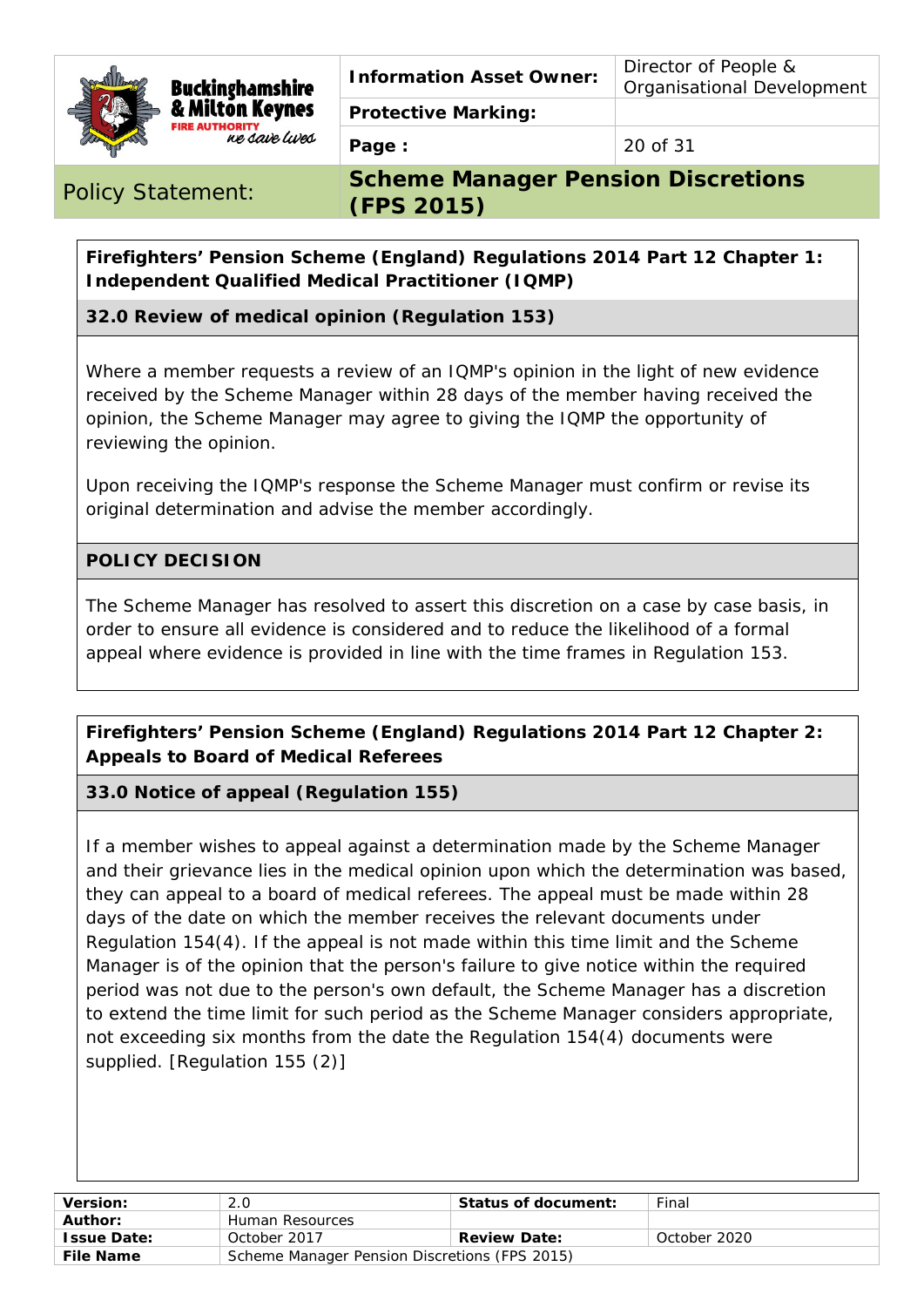

**Information Asset Owner:** Director of People & Organisational Development

**Protective Marking:** 

**Page :** 21 of 31

Policy Statement: **Scheme Manager Pension Discretions (FPS 2015)**

# **POLICY DECISION**

The Scheme Manager has resolved to assert this discretion on a case by case basis, taking consideration of the failure to give notice within the required period not being due to the person's own fault

# **Firefighters' Pension Scheme (England) Regulations 2014 Part 12 Chapter 2: Appeals to Board of Medical Referees**

**34.0 Reference of appeal to the board (Regulation 156 - See also Regulation 161)** 

Where a member has given notice of appeal to a board of medical referees, before the board arranges a time and place for the interview and medical examination a member of the board will review the documents supplied to the board in accordance with Regulation 156. If the board member is of the opinion that the board may regard the appeal as frivolous, vexatious or manifestly ill-founded the board member will notify the Secretary of State accordingly. This will be copied to the Scheme Manager who must, in turn, send a copy of it to the Scheme member advising that if their appeal is unsuccessful, the member may be required to pay the Scheme Manager's costs and requesting notification from the member as to whether, in the circumstances, they wish to continue with, or withdraw, the appeal. [Regulation 156 (8) to (12)]

### **POLICY DECISION**

The Scheme Manager notes their responsibilities under this Regulation.

**Firefighters' Pension Scheme (England) Regulations 2014 Part 12 Chapter 2: Appeals to Board of Medical Referees** 

**35.0 Procedure where appeal to be pursued (Regulation 157)** 

The Scheme Manager must decide which persons will attend the interview as its representatives. The Scheme Manager must also decide whether or not to submit written evidence or a written statement (and must decide a response to any written evidence or written statement from the appellant). [Regulation 157 (6) to (9)

| <b>Version:</b>    | 2.0                                           | <b>Status of document:</b> | Final        |
|--------------------|-----------------------------------------------|----------------------------|--------------|
| Author:            | Human Resources                               |                            |              |
| <b>Issue Date:</b> | October 2017                                  | <b>Review Date:</b>        | October 2020 |
| <b>File Name</b>   | Scheme Manager Pension Discretions (FPS 2015) |                            |              |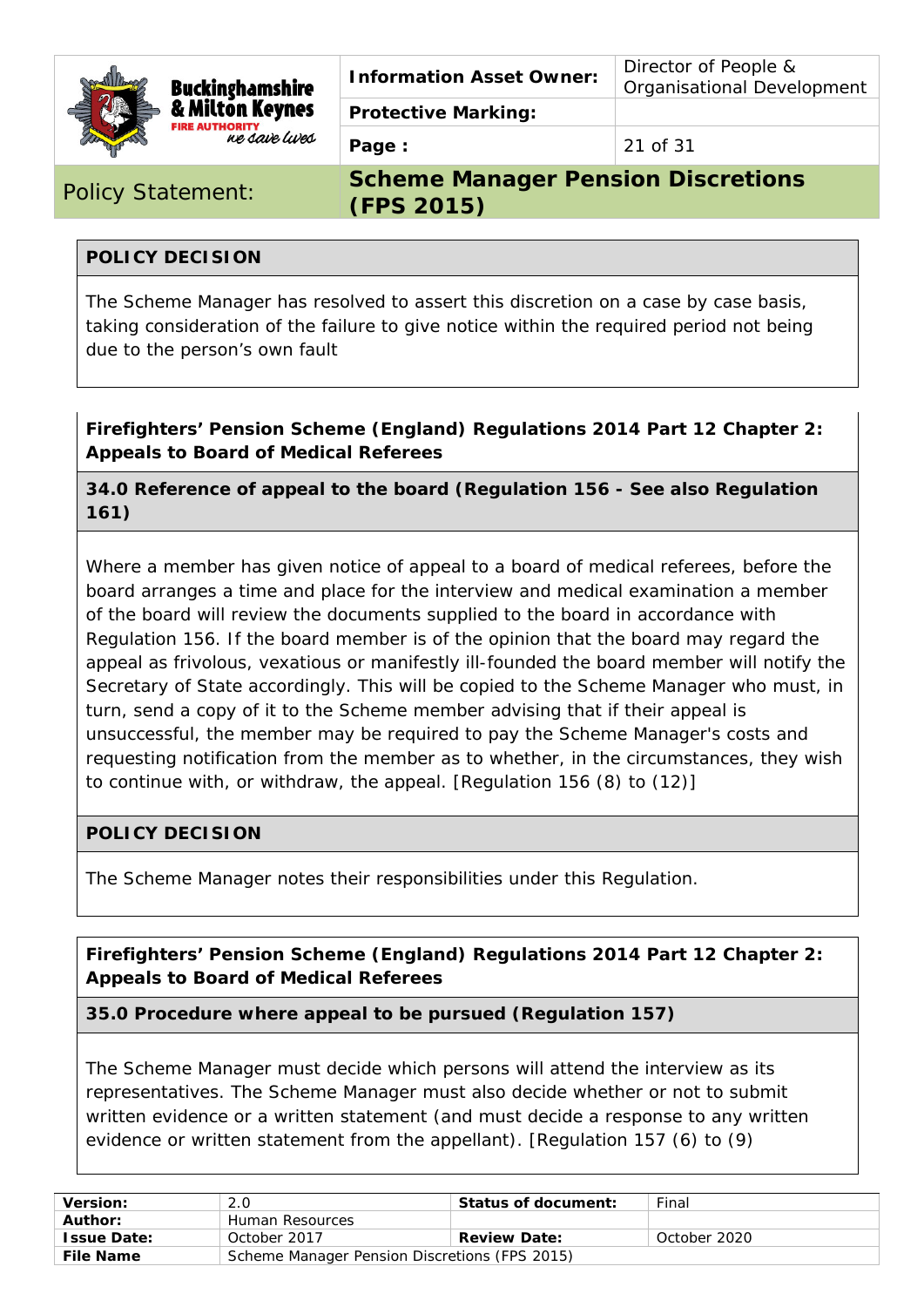

**Information Asset Owner:** Director of People &

Organisational Development

**Protective Marking:** 

**Page :** 22 of 31

Policy Statement: **Scheme Manager Pension Discretions (FPS 2015)**

# **POLICY DECISION**

The Scheme Manager notes their responsibilities under this Regulation and will determine which persons attend the interview and the nature of any written evidence or statement on a case by case basis.

# **Firefighters' Pension Scheme (England) Regulations 2014 Part 12 Chapter 2: Appeals to Board of Medical Referees**

# **36.0 Expenses of each party (Regulation 161)**

<mark>IORITY</mark><br>Ke *Saire Lures* 

If the medical appeal board determines in favour of the Scheme Manager and states that in its opinion the appeal was frivolous, vexatious or manifestly ill-founded, the Scheme Manager can require the appellant to pay it such sum not exceeding the total amount of the fees and allowances payable to the board under Regulation 160(1) as the Scheme Manager considers appropriate. [Regulation 161 (2)]

If the appellant withdraws the appeal requesting cancellation, postponement or adjournment of the date appointed for interview and/or medical examination less than 22 working days before the date appointed, the Scheme Manager can require the member to pay it such sum not exceeding the total amount of the fees and allowances payable to the board under Regulation 160(1) as the Scheme Manager considers appropriate. [Regulation 161 (3) (a)]

If the appellant's acts or omissions cause the board to cancel, postpone or otherwise adjourn the date appointed or interview and/or medical examination less than 22 days before the date appointed, the Scheme Manager can require the member to pay it such sum not exceeding the total amount of the fees and allowances payable to the board under Regulation 160(1) as the Scheme Manager considers appropriate. [Regulation 161 (3) (b)]

### **POLICY DECISION**

The Scheme Manager has resolved to assert this discretion on a case by case basis.

| Version:           | 2.0                                           | Status of document: | Final        |
|--------------------|-----------------------------------------------|---------------------|--------------|
| Author:            | Human Resources                               |                     |              |
| <b>Issue Date:</b> | October 2017                                  | <b>Review Date:</b> | October 2020 |
| <b>File Name</b>   | Scheme Manager Pension Discretions (FPS 2015) |                     |              |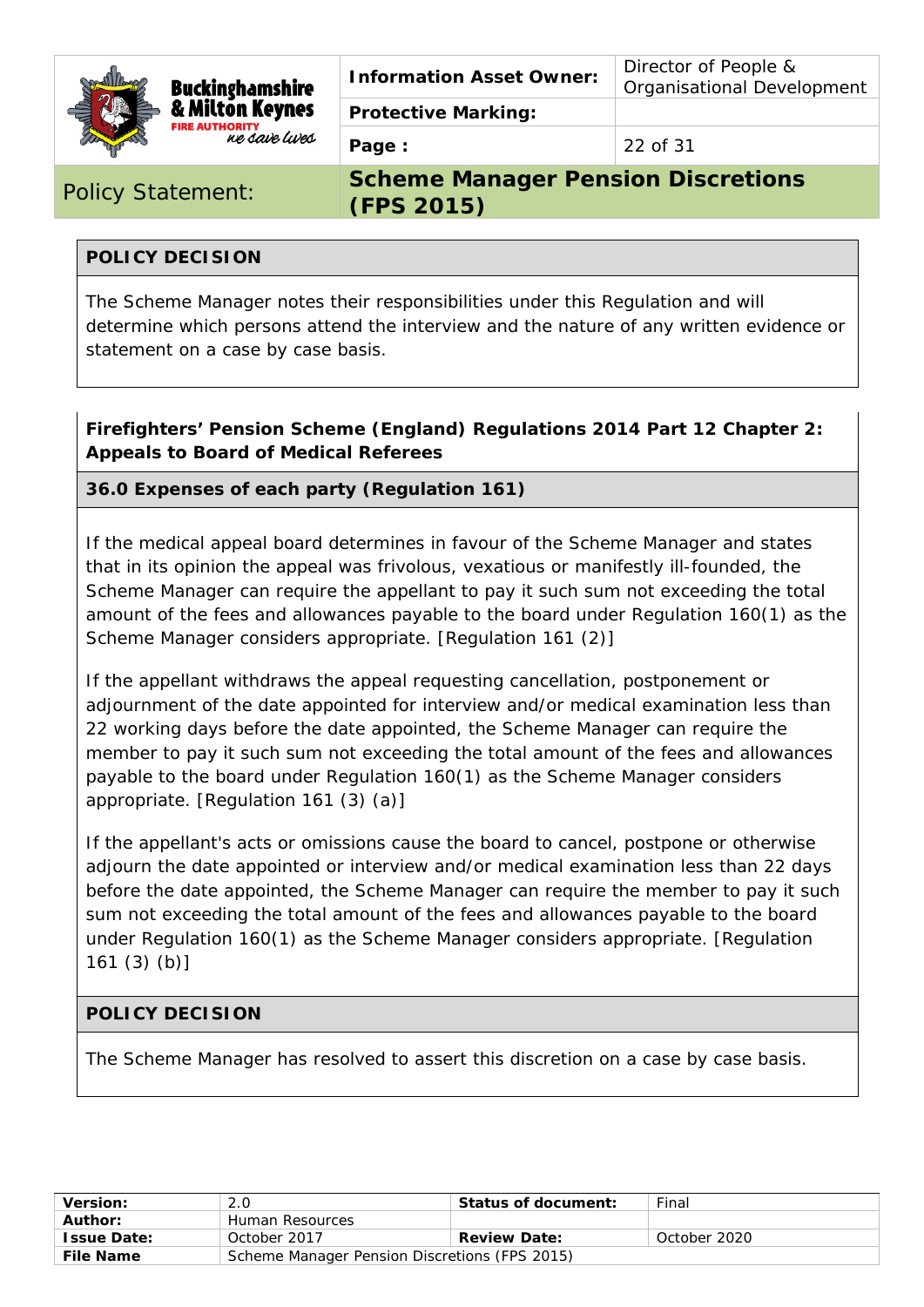

**Information Asset Owner: Director of People &** 

Organisational Development

**Protective Marking:** 

Policy Statement: **Scheme Manager Pension Discretions (FPS 2015)**

# **Firefighters' Pension Scheme (England) Regulations 2014 Part 12 Chapter 3: Appeals on other issues**

**37.0 Appeals on other issues (Regulation 163)** 

If a member disagrees with a Scheme Manager's determination of award under Regulation 151 and the disagreement does not involve an issue of a medical nature, the member can require the Scheme Manager to deal with the disagreement under requirements which the Scheme Manager must have in place in accordance with section 50 of the Pensions Act 1995 (requirement for dispute resolution arrangements) and the Occupational Pension Schemes (Internal Dispute Resolution Procedures Consequential and Miscellaneous Amendments) Regulations 2008. [Regulation 163]

# **POLICY DECISION**

The Scheme Manager has resolved to follow the Internal Disputes Resolution Procedure.

# **Firefighters' Pension Scheme (England) Regulations 2014 Part 13 Chapter 1: Payment of pensions**

**38.0 Commutation of small pensions (Regulation 167)** 

If the pension entitlement of a member of the Scheme, or the pension entitlement of a member's beneficiary, does not exceed the small pensions commutation maximum the Scheme Manager may pay the entitlement as a lump sum. This would, however, be subject to the consent of the recipient and must comply with the commutation provisions that apply in the circumstances. [Regulation 167 (3)]

# **POLICY DECISION**

The Scheme Manager has resolved to assert this discretion on a case by case basis.

| <b>Version:</b>    | 2.0                                           | Status of document: | Final        |
|--------------------|-----------------------------------------------|---------------------|--------------|
| Author:            | Human Resources                               |                     |              |
| <b>Issue Date:</b> | October 2017                                  | <b>Review Date:</b> | October 2020 |
| <b>File Name</b>   | Scheme Manager Pension Discretions (FPS 2015) |                     |              |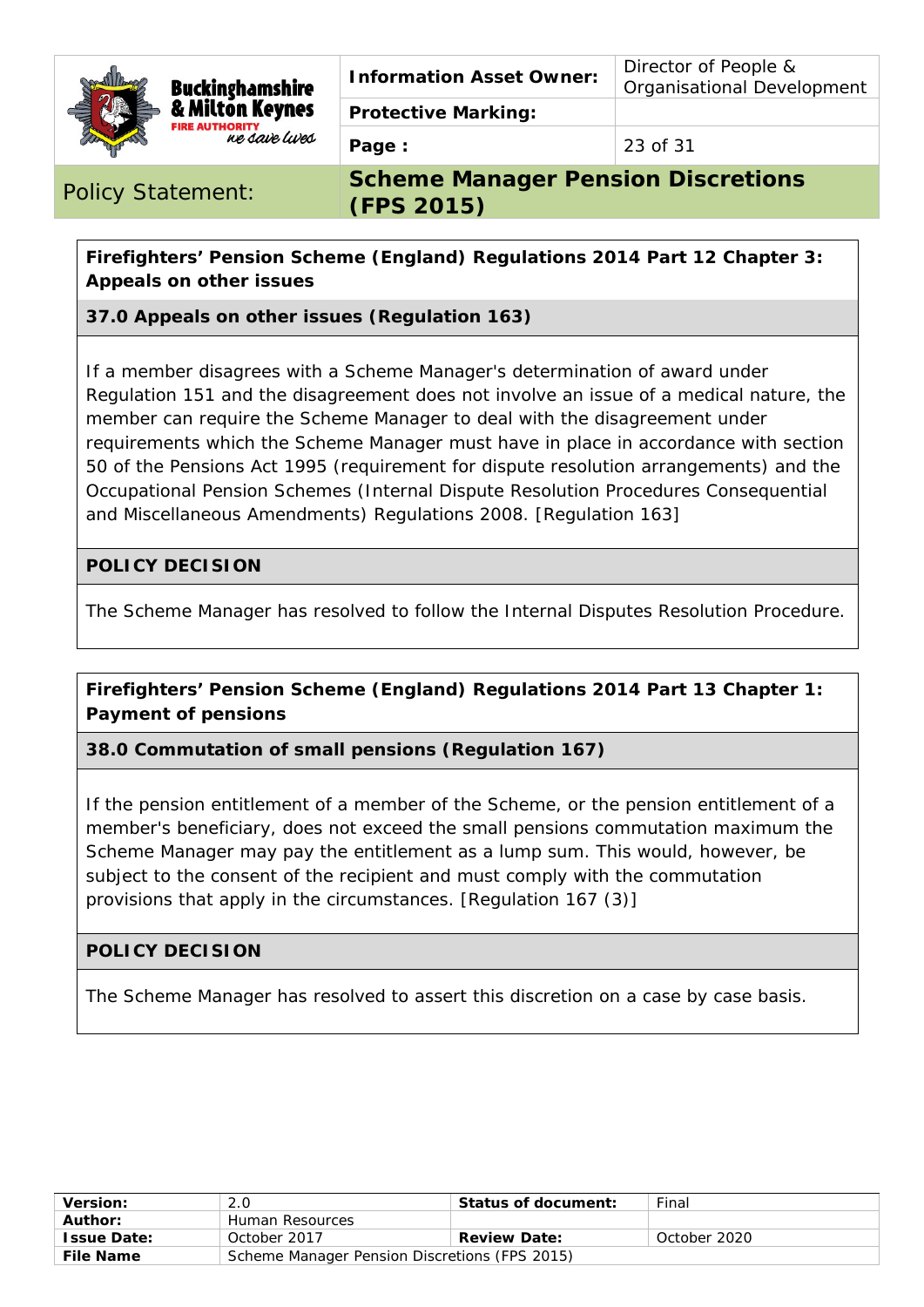|  | <b>Buckinghamshire</b><br>& Milton Keynes<br>ne save lives | <b>Information Asset Owner:</b> | Director of People &<br>Organisational Development |
|--|------------------------------------------------------------|---------------------------------|----------------------------------------------------|
|  |                                                            | <b>Protective Marking:</b>      |                                                    |
|  |                                                            | Page:                           | 24 of 31                                           |

**Policy Statement:** 

|            |  | <b>Scheme Manager Pension Discretions</b> |
|------------|--|-------------------------------------------|
| (FPS 2015) |  |                                           |

**Firefighters' Pension Scheme (England) Regulations 2014 Part 13 Chapter 1: Payment of pensions** 

**39.0 Payments for persons incapable of managing their affairs (Regulation 168)** 

If it appears to the Scheme Manager that a person other than an eligible child who is entitled to benefits under the Scheme, is by reason of mental incapacity or otherwise, incapable of managing his or her affairs, the Scheme Manager may pay the benefits or any part of them to a person having the care of the person entitled, or such other person as the Scheme Manager may determine, to be applied for the benefit of the person entitled. If the Scheme Manager does not pay the benefits in this way, the Scheme Manager may apply them in such manner as it may determine for the benefit of the person entitled, or any beneficiaries of that person. [Regulation 168]

### **POLICY DECISION**

The Scheme Manager has resolved to assert this discretion on a case by case basis.

**Firefighters' Pension Scheme (England) Regulations 2014 Part 13 Chapter 1: Payment of pensions** 

### **40.0 Payments due in respect of deceased persons (Regulation 169)**

If, when a person dies, the total amount due to that person's personal representatives under the Scheme (including anything due at the person's death) does not exceed the limit specified in the Administration of Estates (Small Payments) Act 1965, the Scheme Manager can pay the whole or part of the amount due to the personal representatives or any person or persons appearing to the Scheme Manager to be beneficially entitled to the estate, without requiring the production of grant of probate or letters of administration. [Regulation 169]

### **POLICY DECISION**

The Scheme Manager has resolved not to assert this discretion and requires the production of grant of probate or letters of administration in order to pay monies due.

| Version:           | 2.0                                           | Status of document: | Final        |
|--------------------|-----------------------------------------------|---------------------|--------------|
| Author:            | Human Resources                               |                     |              |
| <b>Issue Date:</b> | October 2017                                  | <b>Review Date:</b> | October 2020 |
| <b>File Name</b>   | Scheme Manager Pension Discretions (FPS 2015) |                     |              |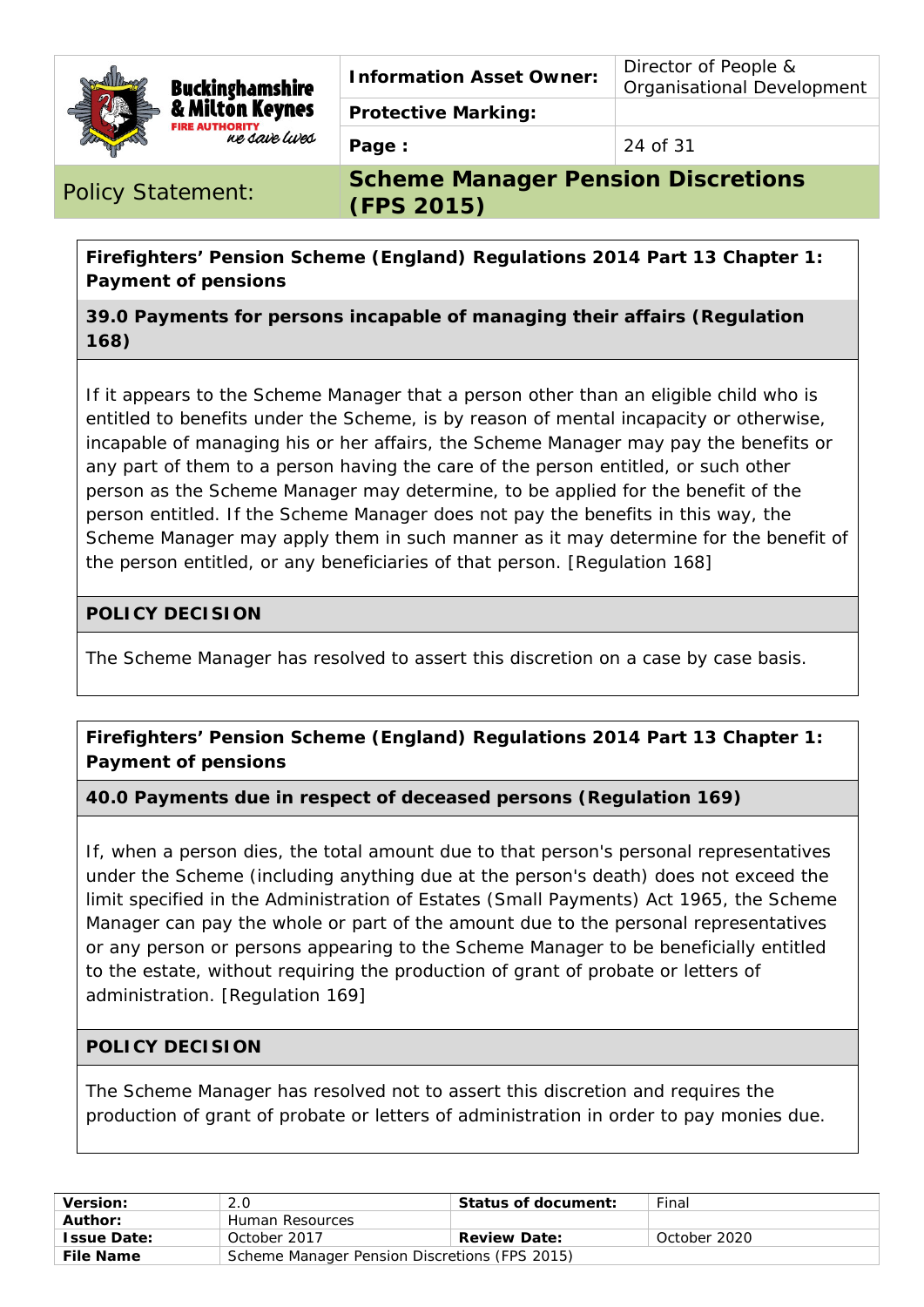|  | <b>Buckinghamshire</b><br>& Milton Keynes<br>ne save lives | <b>Information Asset Owner:</b> | Director of People &<br><b>Organisational Development</b> |
|--|------------------------------------------------------------|---------------------------------|-----------------------------------------------------------|
|  |                                                            | <b>Protective Marking:</b>      |                                                           |
|  |                                                            | Page:                           | 25 of 31                                                  |

**Firefighters' Pension Scheme (England) Regulations 2014 Part 13 Chapter 2: Forfeiture** 

**41.0 Forfeiture: offences committed by members, surviving partners or eligible children (Regulation 171)** 

If a member, surviving partner or eligible child is convicted of a relevant offence, the Scheme Manager can withhold pensions payable under the Scheme to a member, any person in respect of the member, a surviving partner or an eligible child, to such extent and for such duration as it considers appropriate. "Relevant offence" is defined in this Regulation. The definition includes offences injurious to the State (including treason) or likely to lead to a serious loss of confidence in the public service. There are certain conditions set out in the Regulation, e.g. it is only the part of the pension that exceeds any guaranteed minimum pension that can be withheld. [Regulation 171 (1) (2) (3) and (5)]

Where a pension is withheld, the Scheme Manager can at any time, and to such extent and for such duration as the manager thinks fit, apply the pension for the benefit of any dependant of the member or restore it to the member. [Regulation 171 (4)]

### **POLICY DECISION**

The Scheme Manager has resolved to assert this discretion on a case by case basis with full details of the circumstances required.

**Firefighters' Pension Scheme (England) Regulations 2014 Part 13 Chapter 2: Forfeiture** 

**42.0 Forfeiture of pensions: offences committed by other persons (Regulation 172)** 

If a surviving partner or eligible child is convicted of the murder of a Scheme member from whose benefits their pension would be derived the Scheme Manager must withhold all of the survivor's or child's pension otherwise payable. However, if a surviving partner or eligible child is convicted of the manslaughter of the member or any other offence, apart from murder, of which the unlawful killing of the member is an element, the Scheme Manager has discretion as to whether or not to withhold the pension to which they would otherwise be entitled. The amount withheld must only be that part of the

| Version:           | 2.0                                           | Status of document: | Final        |
|--------------------|-----------------------------------------------|---------------------|--------------|
| Author:            | Human Resources                               |                     |              |
| <b>Issue Date:</b> | October 2017                                  | <b>Review Date:</b> | October 2020 |
| <b>File Name</b>   | Scheme Manager Pension Discretions (FPS 2015) |                     |              |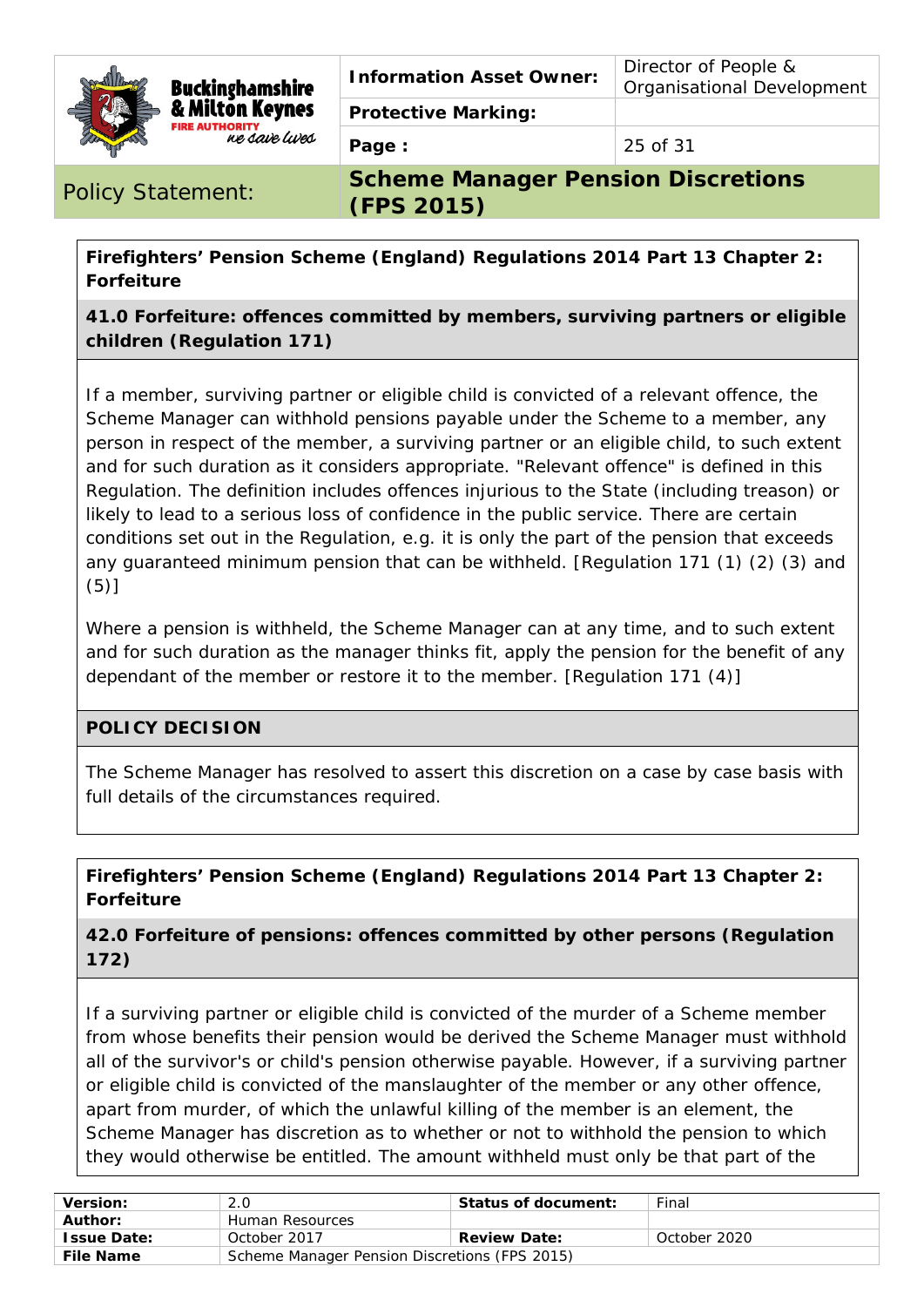

# **Buckinghamshire** & Milton Keynes <mark>IORITY</mark><br>Ke *Saire Lures*

**Protective Marking:** 

Organisational Development

**Page :** 26 of 31

Policy Statement: **Scheme Manager Pension Discretions (FPS 2015)**

pension which exceeds any guaranteed minimum pension. If the conviction is subsequently quashed, the pension must be restored with effect from the day after the date on which the member died. If, after the conviction has been quashed, the person is again convicted of murder, manslaughter or an associated offence as outlined above, any restoration is cancelled. [Regulation 172 (1) to (5)]

# **POLICY DECISION**

The Scheme Manager has resolved to assert this discretion on a case by case basis with full details of the circumstances required.

**Firefighters' Pension Scheme (England) Regulations 2014 Part 13 Chapter 2: Forfeiture** 

**43.0 Forfeiture of lump sum death benefit: offences committed by other persons (Regulation 173)** 

If a person is convicted of a relevant offence, i.e. the murder or manslaughter of the member, or any other offence of which the unlawful killing of the member is an element, the Scheme Manager must withhold all of any lump sum death benefit payable to that person. If, however, the conviction is subsequently quashed on appeal, the Scheme Manager may, to such extent and for such duration as it thinks fit, restore to the person the amount of benefit withheld. If, after the conviction has been quashed, the person is again convicted of murder, manslaughter or an associated offence as outlined above, any restoration is cancelled. [Regulation 173]

### **POLICY DECISION)**

The Scheme Manager has resolved to assert this discretion on a case by case basis with full details of the circumstances required.

| Version:           | 2.0                                           | Status of document: | Final        |
|--------------------|-----------------------------------------------|---------------------|--------------|
| Author:            | Human Resources                               |                     |              |
| <b>Issue Date:</b> | October 2017                                  | <b>Review Date:</b> | October 2020 |
| <b>File Name</b>   | Scheme Manager Pension Discretions (FPS 2015) |                     |              |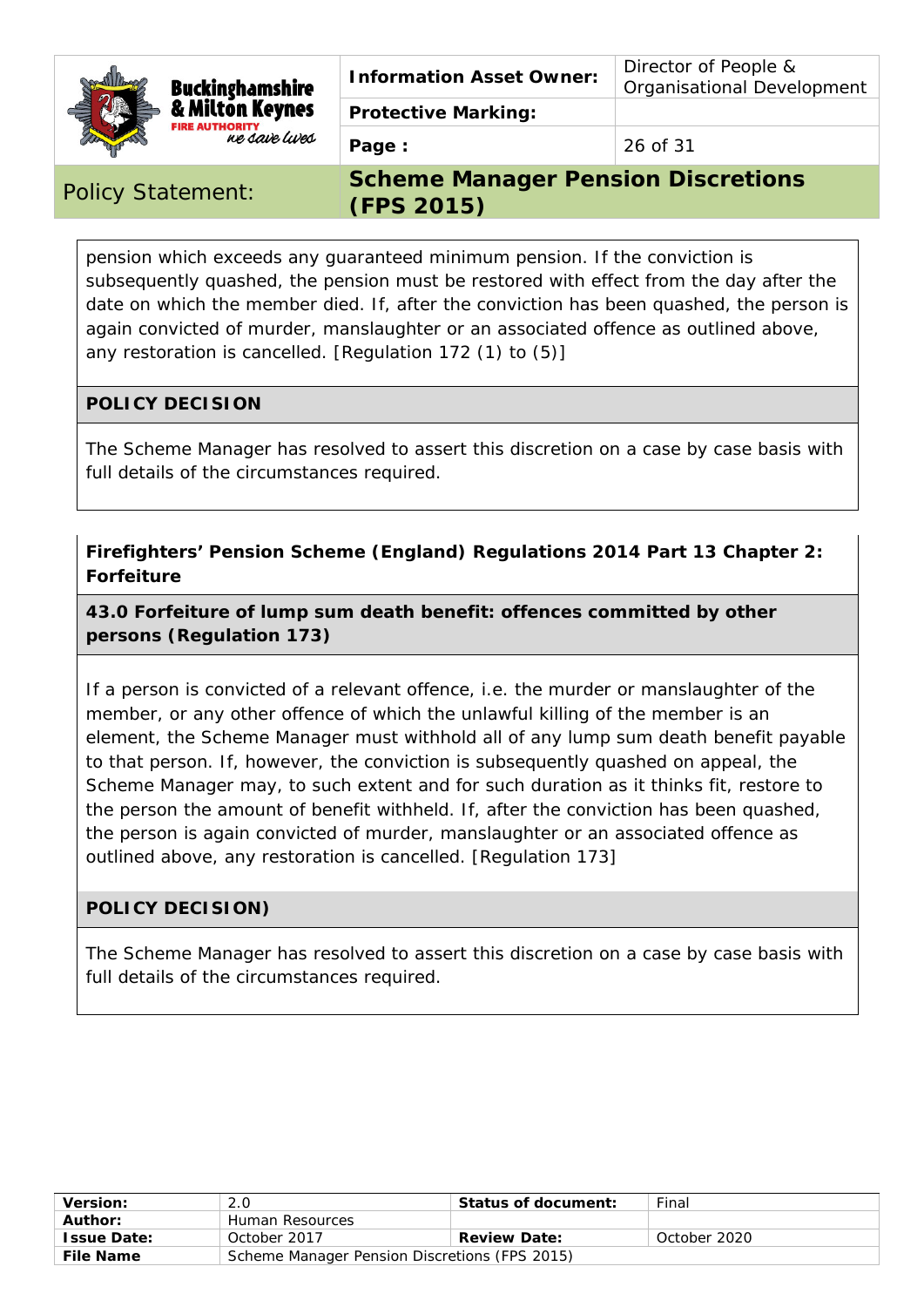|  | <b>Buckinghamshire</b><br>& Milton Keynes<br>ne save lives | <b>Information Asset Owner:</b> | Director of People &<br>Organisational Development |  |
|--|------------------------------------------------------------|---------------------------------|----------------------------------------------------|--|
|  |                                                            | <b>Protective Marking:</b>      |                                                    |  |
|  |                                                            | Page:                           | 27 of 31                                           |  |

**Policy Statement:** 

|            |  | <b>Scheme Manager Pension Discretions</b> |
|------------|--|-------------------------------------------|
| (FPS 2015) |  |                                           |

**Firefighters' Pension Scheme (England) Regulations 2014 Part13 Chapter 2: Forfeiture** 

**44.0 Forfeiture: relevant monetary obligations and relevant monetary losses (Regulation 174)** 

If a member has a relevant monetary obligation or has caused a relevant monetary loss, the Scheme Manager may, to such extent and for such duration as it considers appropriate, withhold benefits payable to that person under the scheme. "Relevant monetary obligation" and "relevant monetary loss" are defined in the Regulation. There are certain limits, e.g. the amount withheld may only be that which exceeds the person's guaranteed minimum pension and the Scheme Manager may only withhold it if there is no dispute about the amount or, if there is, there is a court order or the award of an arbitrator. The monetary obligation must have been incurred to the employer after the person became an active member and arising out of or connected with the scheme employment in respect of which the person became a member of the scheme, and arising out of the person's criminal, negligent or fraudulent act or omission. The procedure is set out in Regulation 176. [Regulation 174]

### **POLICY DECISION**

The Scheme Manager has resolved to assert this discretion on a case by case basis with full details of the circumstances required.

### **Firefighters' Pension Scheme (England) Regulations 2014 Part 13 Chapter 2: Forfeiture**

### **45.0 Set-off (Regulation 175)**

A Scheme Manager has a discretion to set off a "relevant monetary obligation" against a member's entitlement to benefits under the Scheme, subject to certain conditions which are similar to those contained in Regulation 174 (Forfeiture). The procedure is set out in Regulation 176. [Regulation 175]

### **POLICY DECISION**

The Scheme Manager has resolved to assert this discretion on a case by case basis.

| Version:           | 2.0                                           | Status of document: | Final        |
|--------------------|-----------------------------------------------|---------------------|--------------|
| Author:            | Human Resources                               |                     |              |
| <b>Issue Date:</b> | October 2017                                  | <b>Review Date:</b> | October 2020 |
| <b>File Name</b>   | Scheme Manager Pension Discretions (FPS 2015) |                     |              |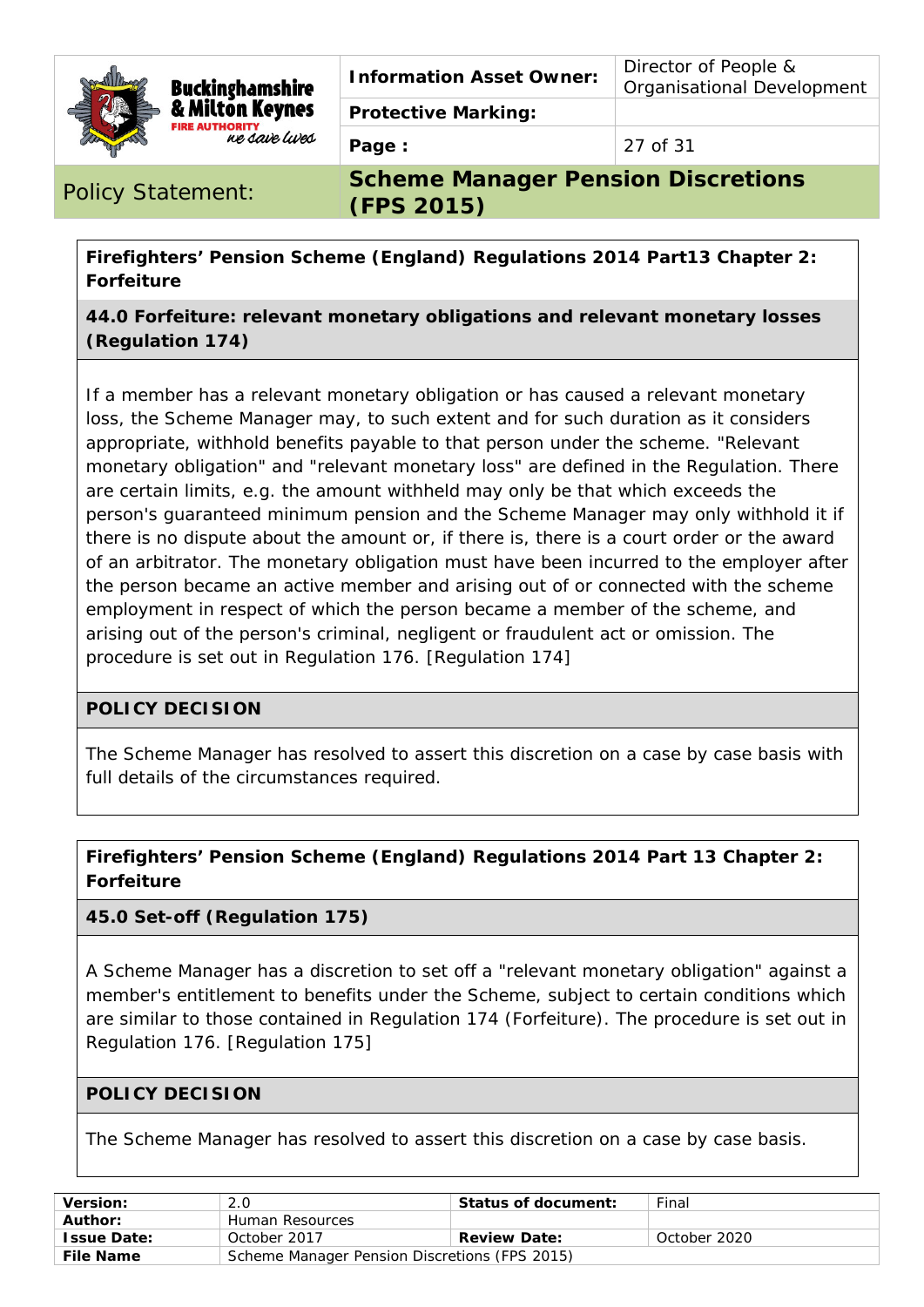|  | <b>Buckinghamshire</b><br>& Milton Keynes<br>ne save lives | <b>Information Asset Owner:</b> | Director of People &<br><b>Organisational Development</b> |
|--|------------------------------------------------------------|---------------------------------|-----------------------------------------------------------|
|  |                                                            | <b>Protective Marking:</b>      |                                                           |
|  |                                                            | Page:                           | 28 of 31                                                  |

**Firefighters' Pension Scheme (England) Regulations 2014 Part 13 Chapter 3: Payment and deduction of tax** 

**46.0 Payment on behalf of members of lifetime allowance charge (Regulation 178)** 

At a Scheme member's request, the Scheme Manager may pay on the member's behalf any amount that is payable by way of the lifetime allowance charge under section 214 of the Finance Act 2004. The Scheme Manager may only comply with the request if the member pays it the amount in question on or before the date on which the event occurs or the member authorises the deduction of the amount from a lump sum becoming payable to the member under the scheme at the same time as the event occurs. [Regulation 178]

### **POLICY DECISION**

The Scheme Manager has resolved to assert this discretion on a case by case basis at the Scheme member's request. In this circumstance the Authority may pay on the member's behalf any amount that is payable by way of the lifetime allowance charge under section 214 of the Finance Act 2004. The Authority will only comply with the request if the member pays the amount in question on or before the date on which the event occurs or the member authorises the deduction of the amount from a lump sum becoming payable to the member under the Scheme at the same time as the event occurs.

# **Firefighters' Pension Scheme (England) Regulations 2014 Part 13 Chapter 4: General**

**47.0 Evidence of entitlement (Regulation 184)** 

The Scheme Manager can require any person who is in receipt of a pension or may have entitlement to a pension or lump sum under the Scheme to provide such supporting evidence as the Scheme Manager may reasonably require so as to establish the person's identity and their continuing or future entitlement to the payment of any amount under the Scheme.

| <b>Version:</b>    | 2.0                                           | Status of document: | Final        |
|--------------------|-----------------------------------------------|---------------------|--------------|
| Author:            | Human Resources                               |                     |              |
| <b>Issue Date:</b> | October 2017                                  | <b>Review Date:</b> | October 2020 |
| File Name          | Scheme Manager Pension Discretions (FPS 2015) |                     |              |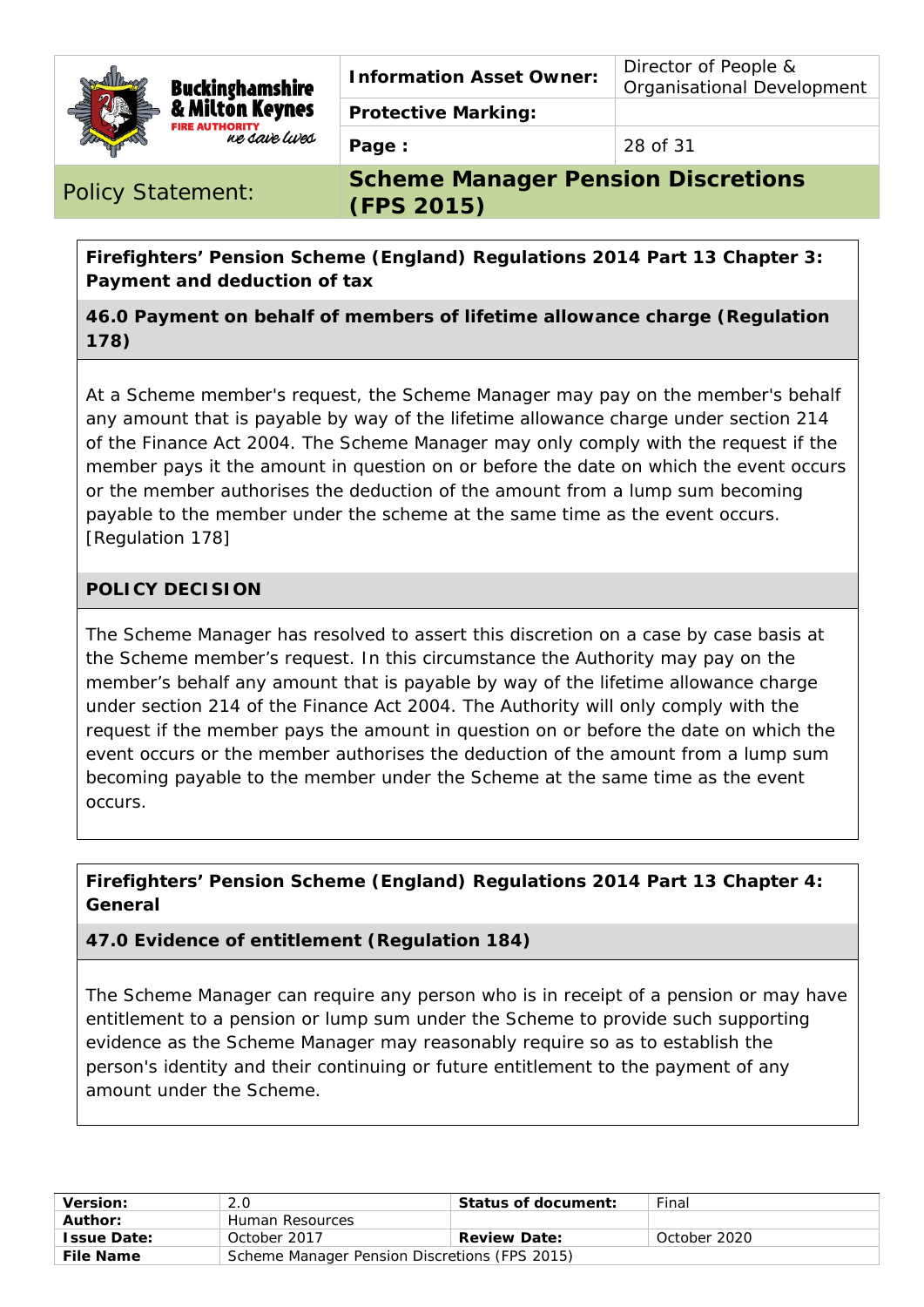

**Buckinghamshire** & Milton Keynes <mark>IORITY</mark><br>Ke *Saire Lures* 

**Protective Marking:** 

**Page :** 29 of 31

Policy Statement: **Scheme Manager Pension Discretions (FPS 2015)**

If a person fails to comply with the Scheme Manager's requirements in this respect, the Scheme Manager can withhold the whole or part of any amount that it otherwise considers to be payable under the scheme.

# **POLICY DECISION**

The Scheme Manager has resolved to assert this discretion and will withhold the whole or part of any amount that it otherwise considers to be payable under the Scheme should a member fail to comply with a reasonable request.

**Firefighters' Pension Scheme (England) Regulations 2014, SCHEDULE 1 Payments for added pension, PART 1 Interpretation** 

**48.0 Amount of accrued added pension may not exceed overall limit of extra pension (Schedule 1 Part 1, Paragraph 4)** 

The total amount of accrued added pension must not exceed a certain limit. If it appears to the Scheme Manager that a member who has elected to make periodical contributions will exceed the limit the Scheme Manager may cancel the election (by written notice to the member). [Schedule 1 Part 1 Paragraph 4]

### **POLICY DECISION**

The Scheme Manager has resolved to assert its discretion to cancel member elections for periodical contributions should they exceed the overall limit of extra pension.

**Firefighters' Pension Scheme (England) Regulations 2014 SCHEDULE 1 Payments for added pension, PART 2, Chapter 1, Exercising the added pension election** 

**49.0 Member's election to make periodical contributions for added pension (Schedule 1 Part 2, Chapter 1 Paragraph 7)** 

If a Scheme member wishes to make periodical payments for added pension, the Scheme Manager can set a minimum amount which must be paid. [Schedule 1 Part 1 Paragraph 7 (3)]

| Version:           | 2.0                                           | Status of document: | Final        |
|--------------------|-----------------------------------------------|---------------------|--------------|
| Author:            | Human Resources                               |                     |              |
| <b>Issue Date:</b> | October 2017                                  | <b>Review Date:</b> | October 2020 |
| <b>File Name</b>   | Scheme Manager Pension Discretions (FPS 2015) |                     |              |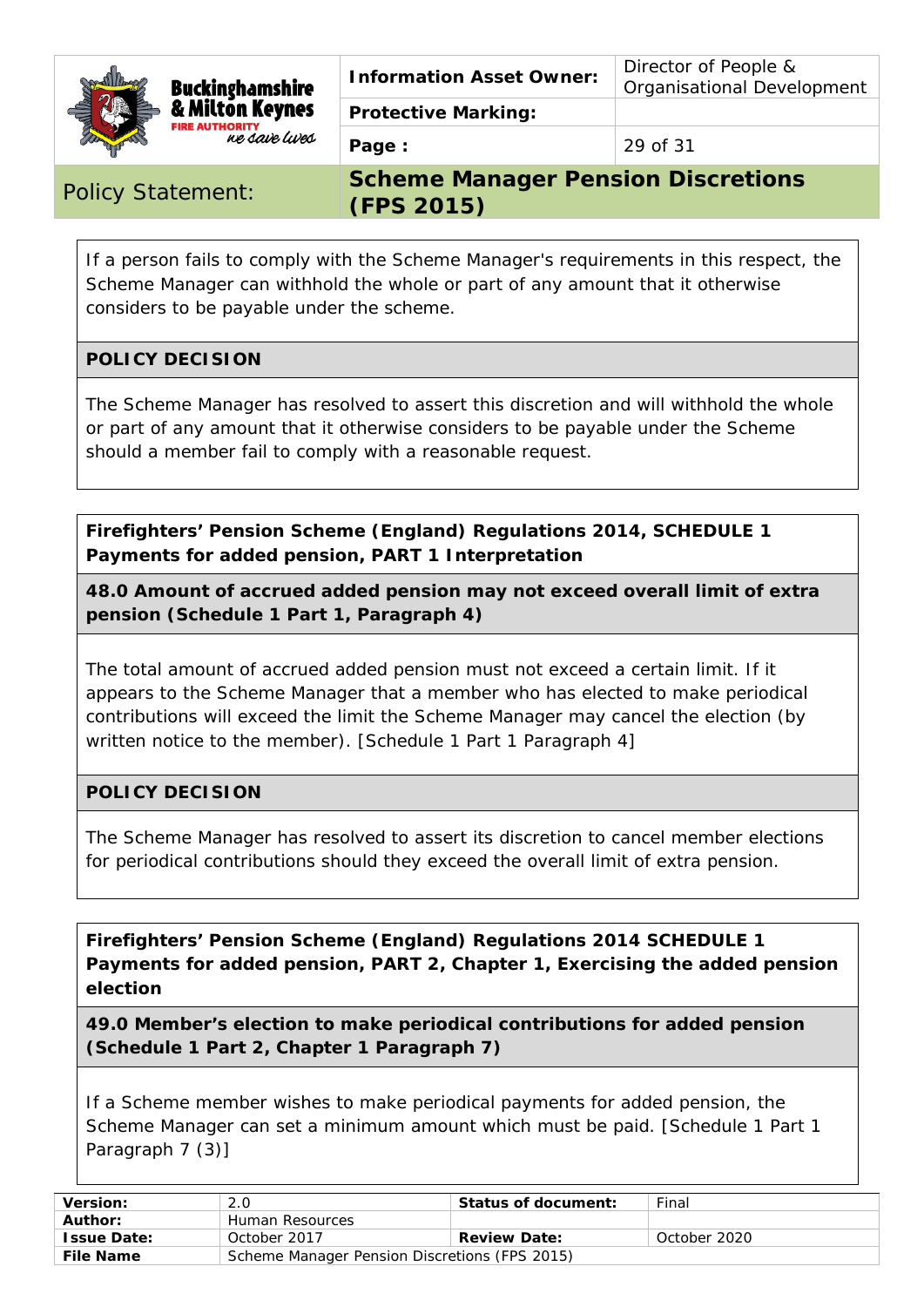

**Information Asset Owner:** Director of People & Organisational Development

**Protective Marking:** 

**Page :**  $\begin{array}{|c|c|c|c|c|} \hline \textbf{20 of 31} \end{array}$ 

Policy Statement: **Scheme Manager Pension Discretions (FPS 2015)**

# **POLICY DECISION**

The Scheme Manager has resolved that if a Scheme member wishes to make a periodical payment for added pension the minimum amount which must be paid is £50 per month.

# **Firefighters' Pension Scheme (England) Regulations 2014, SCHEDULE 1 payments for added pension, PART 2, Chapter 2, Periodical payments for added pension**

**50.0 Periodical payments (Schedule 1 Part 2, Paragraph 8)** 

If a Scheme member wants to make periodical payments for added pension, but does not want them to be deducted from pensionable pay, the Scheme Manager may agree another method of payment. [Schedule 1 Part 2 Paragraph 8 (3)]

### **POLICY DECISION**

The Scheme Manager has resolved that if a Scheme member wishes to make a periodical payment for added pension the payment must be deducted from pensionable pay.

**Firefighters' Pension Scheme (England) Regulations 2014, SCHEDULE 1 Payments for added pension, PART 2, Chapter 2, Periodical payments for added pension** 

**51.0 Periodical payments during periods of assumed pensionable pay (Schedule 1 Part 2, Paragraph 10)** 

After a period of assumed pensionable pay or a period of reduced pay, the member may give written notice to the Scheme Manager authorising the employer to deduct the aggregate of payments – which would have been made but for the leave – from the member's pay during the period of six months from the end of the period of reduced pay. The Scheme Manager can extend this period of six months. [Schedule 1 Part 2 Paragraph 10 (4)]

| <b>Version:</b>    | 2.0                                           | Status of document: | Final        |
|--------------------|-----------------------------------------------|---------------------|--------------|
| Author:            | Human Resources                               |                     |              |
| <b>Issue Date:</b> | October 2017                                  | <b>Review Date:</b> | October 2020 |
| <b>File Name</b>   | Scheme Manager Pension Discretions (FPS 2015) |                     |              |